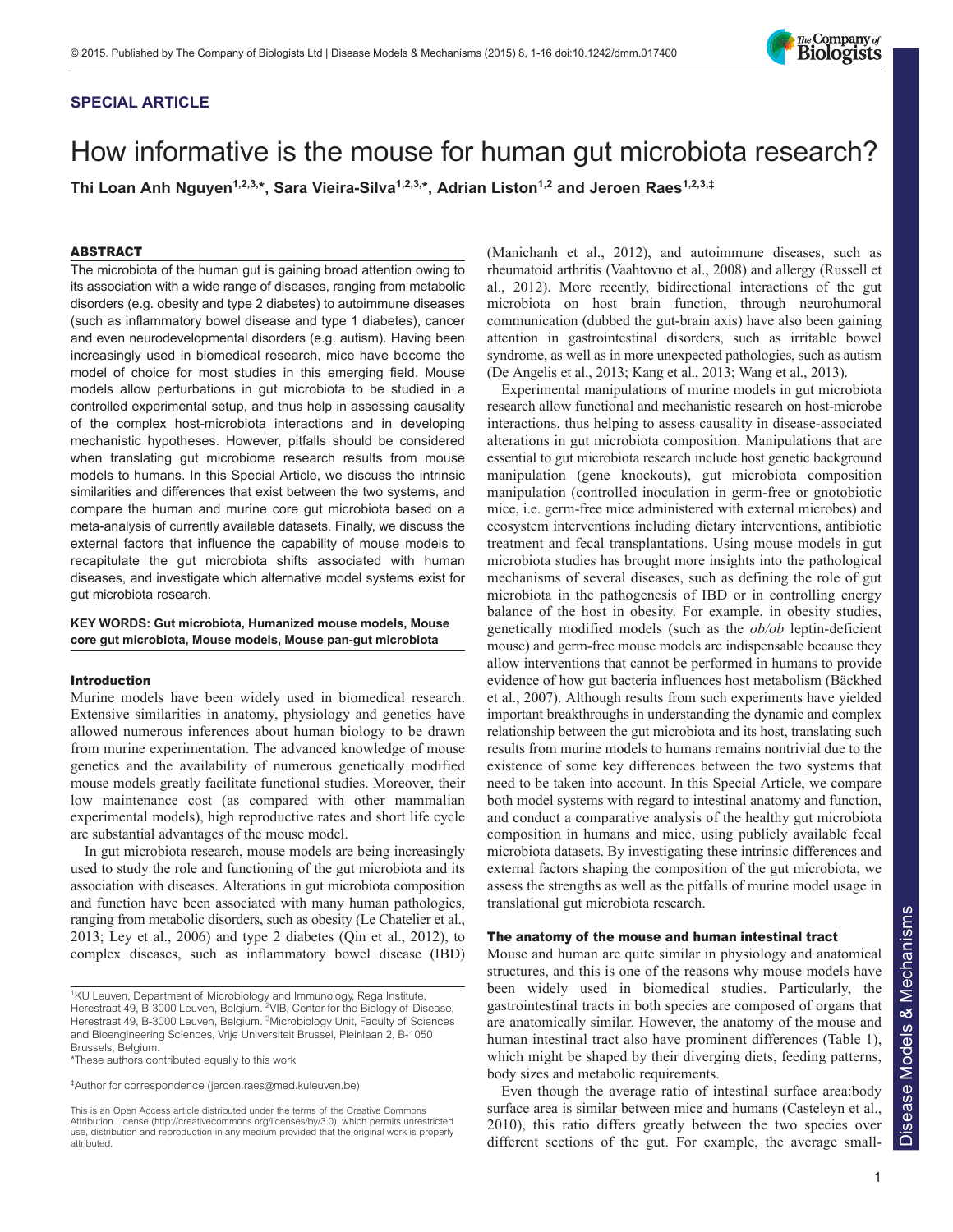| Features                                                                                                                                                             | Mouse                                                                                                          | Human                                                                                     |
|----------------------------------------------------------------------------------------------------------------------------------------------------------------------|----------------------------------------------------------------------------------------------------------------|-------------------------------------------------------------------------------------------|
| Overall anatomy: gastrointestinal tract is composed of mouth,<br>esophagus, stomach, small intestine, large intestine and anus                                       | Yes<br>Yes                                                                                                     |                                                                                           |
| Composition of sectional tissue of small intestine: mucosa, lamina<br>propria, muscularis mucosae, submucosa, muscular tunics,<br>nervous plexi, serosa              | Yes                                                                                                            | Yes                                                                                       |
| Presence of cells in small intestine: absorptive enterocytes, goblet<br>cells, enteroendocrine cells, Paneth cells, microfold (M) cells,<br>caveolated (chief) cells | Yes                                                                                                            | Yes                                                                                       |
| Composition of sectional tissue of large intestine: mucosa, lamina<br>propria, muscularis mucosae, submucosa, muscular tunics,<br>serosa                             | Yes                                                                                                            | Yes                                                                                       |
| Presence of cells in the colon: absorptive colonocytes, goblet cells,<br>enteroendocrine cells, microfold (M) cells                                                  | Yes                                                                                                            | Yes                                                                                       |
| Stomach                                                                                                                                                              | Divided into non-glandular/fore-stomach<br>and glandular stomach, the two parts<br>separated by limiting ridge | Lack fore-stomach, no limiting ridge                                                      |
| Small intestine                                                                                                                                                      | Taller vili with no mucosal folds                                                                              | Shorter than mouse villi, presence of<br>mucosal folds                                    |
| Cecum                                                                                                                                                                | Large, fermentation happens here                                                                               | Small, no fermentation                                                                    |
| Appendix                                                                                                                                                             | No                                                                                                             | Yes                                                                                       |
| Colon                                                                                                                                                                | Rather smooth and no division                                                                                  | Clearly divided into different sections:<br>ascending, transverse and descending<br>colon |
| Bowel of colon                                                                                                                                                       | Thin muscularis mucosae                                                                                        | Variable thickness                                                                        |
| Presence of haustrum and taenia coli in the colon                                                                                                                    | No                                                                                                             | Yes                                                                                       |
| Distribution of Paneth cells                                                                                                                                         | Present only in the small intestine                                                                            | In the cecum and proximal colon                                                           |
| Distribution of goblet cells                                                                                                                                         | Abundant in proximal colon, number<br>decrease at the base of the crypt in<br>distal colon and rectum          | Abundant from cecum to rectum                                                             |
| Distribution of transverse folds                                                                                                                                     | Restricted to the cecum and proximal<br>colon                                                                  | Along the length of the colonic mucosa                                                    |

Adapted from Treuting and Dintzis, 2012.

intestine:colon length ratio is 2.5 in mice versus 7 in humans (Treuting and Dintzis, 2012), and the surface ratio of small intestine:colon is only 18 in mice compared to 400 in humans (Casteleyn et al., 2010). The mouse cecum is also large relative to its total gastrointestinal (GI) tract and is an important site for the fermentation of plant materials as well as for the production of vitamin K and B, which mice reabsorb through coprophagy (Fig. 1). By contrast, the human cecum is relatively small, with an anatomical structure similar to that of the colon and does not hold a clear function (Treuting and Dintzis, 2012). These morphological differences reflect murine adaptation toward an expanded colon and cecum capacity, allowing them to extract nutrients from the relatively larger proportion of indigestible food components in their diet, as compared with humans. Humans also have an appendix, which is absent in mice. The appendix is a vermiform organ attached to the cecum (Fig. 1) and was hypothesized to be a remnant of the cecum under selective pressure of diet. However, the organ has recently been shown to have evolved under multiple environmental factors beyond diet (Smith et al., 2013b). The appendix has also been suggested to act as a repository for beneficial bacteria to replenish the gut microbiota after disturbances (Smith et al., 2013b).

Mouse intestinal villi are taller than those of human (Fig. 2). This morphological difference increases the surface area of the mouse small intestine and has been suggested as a compensation mechanism for the lack of mucosal folds in the mouse intestine. The mouse colon is rather smooth with no division, whereas the human large intestine is sub-compartmentalized into pouches (called haustra; see Box 1 for a glossary of terms, and see Fig. 1), which are absent in the mouse colon. In humans, fermentation of dietary carbohydrates is bound to the large intestine, and is not observed in either the vestigial cecum or appendix. These major anatomical differences in the gut compartmentalization between mice and humans, especially with regards to the greater fermentation capacity of mice (in the cecum), probably impact the diversity and composition of the gut microbial communities in the colon. These communities are not only responsible for the fermentation of indigestible food components, but also for the production of essential complements to the host such as vitamin K and B and short-chain fatty acids (SCFAs).

In addition to the macroscopic differences, the microscopic structure of the intestinal tract of mice and humans also differ (Treuting and Dintzis, 2012). The mouse colon is composed of thin muscularis mucosae (see Box 1 and Table 1) with no discernible sub-mucosa, whereas the human colon is covered by a thicker mucosal wall. Another difference is the presence of transverse folds along the length of the colonic mucosa in humans, whereas these folds are restricted to the cecum and proximal colon in mice. These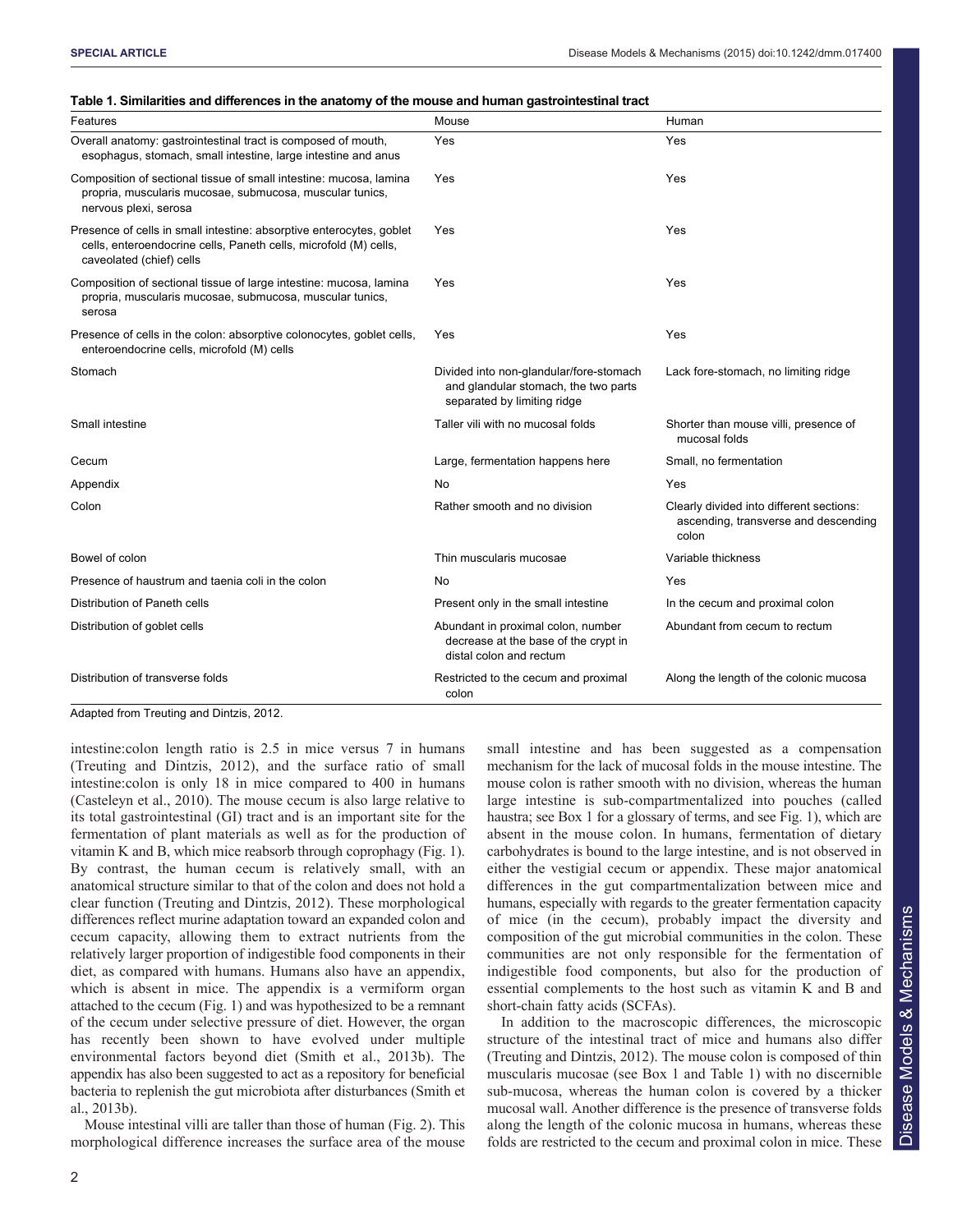

**Fig. 1. Gross anatomy of the human and the mouse gastrointestinal tract.** (A) The human colon is divided into different sections (i.e. ascending, transverse and descending colon) with the presence of taenia coli and compartmentalization in haustra, which are absent in the mouse colon. The human stomach is lined with a glandular mucosa (C) that secretes gastric acid, whereas the mouse stomach is divided in two regions – a glandular stomach and a non-glandular or fore-stomach (B). The mouse glandular stomach is responsible for secreting gastric acid, whereas the non-glandular stomach functions as a temporary site of food storage and digestion. (E) Cross-section of a human colon, which has a thicker muscular wall and mucosa compared with the mouse colon (D). M, mucosa; ME, muscularis externa; TC, taenia coli. Panels B and C are reproduced from "Comparative anatomy and histology: A mouse and human atlas" by Piper M. Treuting and Suzy Dintzis, 2012, with permission from Elsevier. D is reproduced from the website http://theses.ulaval.ca/archimede/fichiers/24866/ch07.html with the author's permission. E is re-used from www.anatomyatlases.org with the author's permission.

differences in colonic micro-compartmentalization and structuring might contribute to the creation of diverse ecological micro-niches hosting differing microbial communities.

At the cellular level, there are also a number of notable differences between humans and mice. The first example is the distribution of mucin-producing goblet cells (Table 1). In mice, these cells are abundant along the surface of intestinal crypts in the proximal colon but, in the distal colon and rectum, their number decreases at the base of the crypt. Conversely, in humans, goblet cells are abundant from cecum to rectum. The second example is the difference in distribution between mice and humans of another type of intestinal epithelial cell – the Paneth cell (Table 1). Paneth cells secrete antimicrobial compounds into the lumen of the small intestine. They are rare but present in the cecum and proximal colon of humans, whereas, in the mouse, these cells are entirely absent in the colonic mucosa and uniquely found in the cecum. In addition to location differences, the amount of defensins (peptides involved in the host defense) secreted by Paneth cells, their storage and secretion were also reported to be different between mice and humans



**Fig. 2. Anatomical structures of the intestinal wall in mice and in humans.** A and B are taken at the same magnification (20×) and show a section of the small intestinal wall in mice (A) and humans (B), illustrating that mouse intestinal villi (A) are taller than those in humans (B). C, intestinal crypts; G, goblet cells; L, lamina propria; MM, muscularis mucosae; P, Paneth cells; SM, submucosa; V, villi. The images are reproduced from "Comparative anatomy and histology: A mouse and human atlas" by Piper M. Treuting and Suzy Dintzis, 2012, with permission from Elsevier.

(Cunliffe et al., 2001; Ghosh et al., 2002; Ouellette and Selsted, 1996). These differences in distribution of both goblet cells and Paneth cells between the two organisms suggest differences in local immune responses, which might shape the composition of the gut microbiota.

Overall, the mammalian digestive tract is strongly conserved, with major differences between species being likely driven by diet. Given their shared omnivorous nature, humans and mice thus share strong similarities. However, humans have evolved towards a smaller cecum and colon and relatively longer small intestine as compared to the murine system. In mice, fermentation of indigestible food components is compartmentalized in the cecum, whereas, in humans, fermentation takes place in the colon, and the cecum is vestigial (Fig. 1). The morphology of mouse and human colons also differs: the human colon is divided into haustra, whereas the mouse colon is rather smooth. Cells that are essential to intestinal integrity and host-microbiota equilibrium, such as goblet and Paneth cells, are also conserved between the two species, although there are differences in distribution. Although these differences do not mean that the murine model is not valuable to study host-microbiota interactions, care must be taken in making direct parallels between murine and human gut with regard to microbiota composition, because host-microbiota co-evolution could have been influenced by these anatomical divergences.

# Human and mouse gut microbiota composition in health and disease

Given the considerations mentioned above, in this section we further analyze the similarities and discrepancies between the murine and human gut microbiota composition, as well as their respective responses upon dietary interventions. Finally, we compare diseaseassociated microbiome shifts between the two organisms.

# **Composition of the gut microbiota in healthy humans and mice**

Overall, the gut microbiota of human and mice are dominated by two major phyla, Bacteroidetes and Firmicutes (Eckburg et al., 2005; Ley et al., 2005; Ley et al., 2006). However, when exploring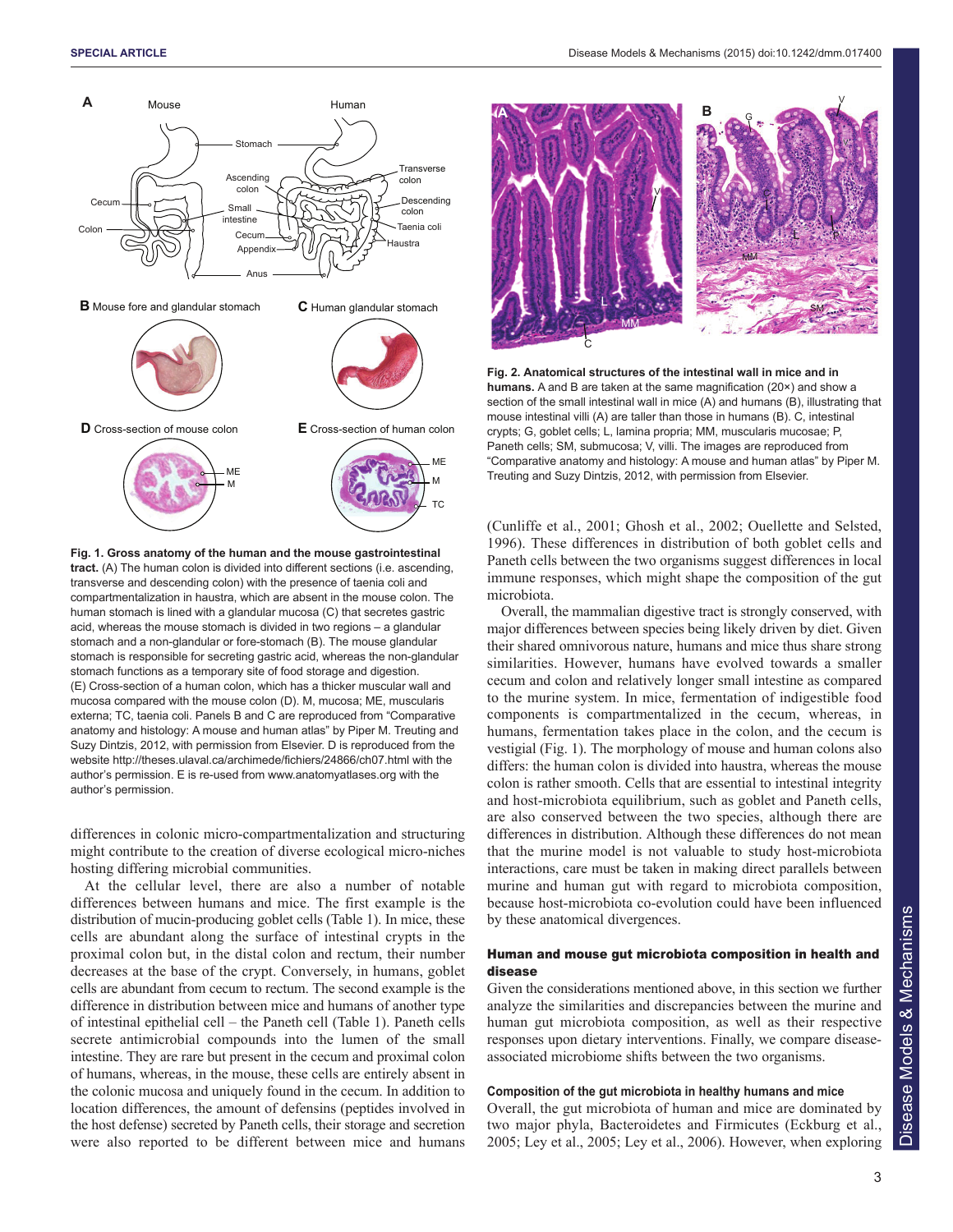#### Box 1. Glossary of scientific terms

**Adiponectin:** a protein involved in regulating glucose level and fatty-acid breakdown.

**Bacteroidetes:** Gram-negative, non-spore-forming anaerobic bacteria; one of the major bacterial phyla in human and mouse gut microbiota. **Coprophagy:** consumption of feces.

**Dysbiosis:** imbalance of human-associated microbial communities, usually related to disease, with compositional (microbial species) and functional (microbial metabolism) deviation from the normal microbiota. **Enterotype:** classification of humans (or other host organisms) based on the composition of their gut microbiota.

**Firmicutes:** Gram-positive, endospore-producing anaerobic bacteria; one of the major bacterial phyla in human and mouse gut microbiota.

**Gut-brain axis:** bidirectional signaling between the gut microbiota and the host brain, affecting normal homeostasis and contributing to disease. **Haptens:** small molecules that can elicit immune responses when attached to larger non-immunogenic carriers.

**Haustra:** small pouches segmenting the large intestine, caused by tension of shorter exterior muscle ribbons (cf. taenia coli).

**Humanized gnotobiotic mice:** mice born germ-free and inoculated with a human gut microbiota sample.

**Isobiotic mice:** genetically identical mice, only differing in microbiota composition.

**Metagenomic analysis:** study of a microbial community by sequencing the genetic material pool from an environmental or clinical sample.

**Muscularis mucosae:** thin muscle layer, separating the lamina propria mucosae from the submucosae.

**Taenia coli:** three longitudinal smooth muscle ribbons along the outside of the colon.

deeper taxonomic classifications, Ley et al. showed that 85% of bacterial genera found in the mouse gut microbiota are not present in human (Ley et al., 2005). Several differences in research techniques hamper the comparison of the murine and human microbiome. First, most human gut microbiome studies use stool samples, whereas cecal contents are usually used in mouse gut microbiome studies (with the exception of longitudinal studies, where pellets are sampled). Furthermore, the composition of the human gut microbiota has been investigated in several studies (Arumugam et al., 2011; Human Microbiome Project Consortium, 2012; Qin et al., 2010; Yatsunenko et al., 2012) using both metagenomic and 16S rDNA sequencing approaches, whereas the standard choice for mouse studies is mostly 16S rDNA sequencing (Brinkman et al., 2011; Brinkman et al., 2013; Hildebrand et al., 2013; Kellermayer et al., 2011; Riboulet-Bisson et al., 2012; Ubeda et al., 2013; Ward et al., 2012; Zenewicz et al., 2013), although metagenomic analysis has also begun to be used in mouse studies (Wang et al., 2014). Here, we compare the composition of mouse and human gut microbiota based on all currently available 16S rDNA sequenced data from fecal samples of healthy adults (Fig. 3). Considering the restrictions referred to previously, the analysis is based on a limited number of samples: five murine fecal 16S rDNA studies (Nagy-Szakal et al., 2012; Riboulet-Bisson et al., 2012; Ubeda et al., 2013; Ward et al., 2012; Zenewicz et al., 2013) and four public 16S rDNA healthy adult human datasets (Human Microbiome Project Consortium, 2012; Yatsunenko et al., 2012).

In these datasets, we found 79 genera occurring in both human and mouse gut microbiotas. The relative abundances of most of the dominant genera in mouse and human are quite different (Fig. 3A; supplementary material Table S1). Genera with high abundance in human gut microbiota, as compared to mouse gut microbiota, include *Prevotella*, *Faecalibacterium* and *Ruminococcus*, whereas *Lactobacillus*, *Alistipes* and *Turicibacter* are more abundant in mouse gut microbiota (supplementary material Table S1).

*Clostridium*, *Bacteroides* and *Blautia*, on the contrary, have a similar relative abundance in both organisms. However, none of the differences found between human and mouse gut microbiota survives multiple testing corrections due to the limited size of the dataset, so these results should be considered as exploratory. Although it is important to keep in mind the major inter-organism variations, as well as technical discrepancies in the gut microbiota studies compared above (such as different human populations, mouse houses, mouse strains, sample handling, processing techniques and method of analysis), the results nonetheless mostly agree with current knowledge. For instance, *Prevotella* abundance is known to be low in mouse gut microbiota (Hildebrand et al., 2013) and *Faecalibacterium* is reported to be one of the dominant members in healthy gut microbiota in humans, as it has been suggested to be the marker for anti-inflammatory gut microbiota in IBD patients in remission (Sokol et al., 2008; Sokol et al., 2009).

We then defined the core gut microbiota of mice, i.e. the taxa that are always present in each individual gut microbiota (intersection set of genera across samples). The comparative analysis of six mouse gut microbiota datasets (Cho et al., 2012; Nagy-Szakal et al., 2012; Riboulet-Bisson et al., 2012; Ubeda et al., 2013; Ward et al., 2012; Zenewicz et al., 2013) (Fig. 3B; supplementary material Table S2) shows that the core mouse gut microbiota plateaus down to four genera [note that this number increases to 13 genera if we exclude the limited Zenewicz's dataset (Zenewicz et al., 2013), which overlaps very poorly with the other datasets (data not shown)]. In humans, using 16S rDNA cloned sequences from 17 individuals, Tap et al. found seven genera that were common in 50% of the cohort (Tap et al., 2009). On the other hand, a study by the MetaHIT consortium investigating metagenomes from 124 European individuals discovered that 90% of the individuals of the cohort share a common core of nine genera, at a 10% sequence coverage threshold (i.e. species being only considered present if a minimum of 10% of their genome was recovered in the sequenced metagenome) (Qin et al., 2010). More recently, Martínez et al. defined a core set of 24 bacterial genera (Martínez et al., 2013) in a longitudinal study of three healthy human individuals during one year, which would constitute a 'healthy' core microbiota set. Thus, first observations indicate that the murine core microbiota could be smaller than the humans', but this needs further follow up to be sure that this result is not driven by insufficient sequencing depth in these first datasets.

The total set of genera found across the six mouse gut microbiota datasets previously referred to (pan-gut microbiota: union set of genera across samples) cumulates to 352 genera (Fig. 3B), of which only 44 are found in more than three mouse gut microbiota datasets. This number is higher than the one observed in humans: the overall stool microbiota richness (i.e. the number of different genera in the population) was estimated at 226 bacterial genera across 208 donors, using the data from the Human Microbiome Project Consortium (Li et al., 2013).

Recently, a study by Krych et al. identified about 80 genera that are shared between mice and humans (with abundance threshold set to 0.19% to filter out variations due to sequencing method or sequencing depth) (Krych et al., 2013), a number that is very similar to the 79 found in our meta-analysis. The authors proposed that multiple genera are present exclusively in the human gut microbiota: *Faecalibacterium*, *Mitsuokellla*, *Megasphera*, *Dialister*, *Asteroleplasma*, *Succinivibio*, *Sutterella*, *Paraprevotella* and *Phascolarctobacterium*, with *Mucispirillum* being the only genus exclusive to mice (Krych et al., 2013). However, as a case in point, *Faecalibacterium* was found in the mouse gut microbiota datasets from Ward (Ward et al., 2012), Riboulet-Bisson (Riboulet-Bisson et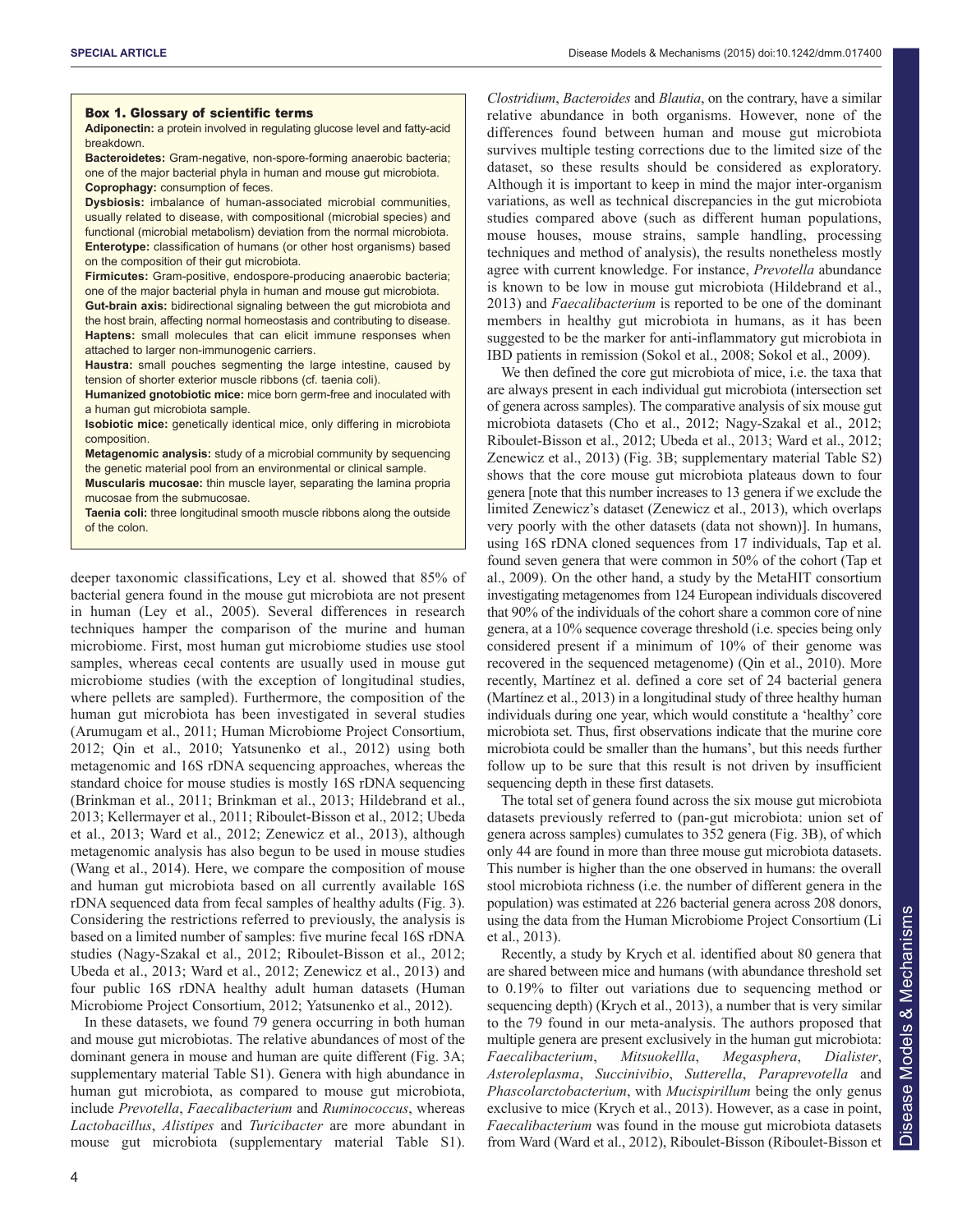

**Fig. 3. Meta-analysis of mouse and human fecal microbiota based on published 16S rDNA sequencing data.** (A) Comparison of human and mouse healthy adult gut microbiota. The relative abundances of genera in the gut microbiota of both organisms [four human datasets (Human Microbiome Project Consortium, 2012; Yatsunenko et al., 2012) and five mouse datasets (Nagy-Szakal et al., 2012; Riboulet-Bisson et al., 2012; Ubeda et al., 2013; Ward et al., 2012; Zenewicz et al., 2013)] are ordered according to their overrepresentation in either mouse or human gut microbiota (non-parametric Wilcoxon Z score). Genera with significant differences (P<0.05) between human and mouse gut microbiota are annotated with an asterisk. Note that none of these differences are significant after multiple testing corrections. Note that only five mouse datasets are used in this comparison because the dataset from Cho et al. (Cho et al., 2012) does not include data for abundance and thus cannot be used for comparison of relative abundances between mouse and human gut microbiota. (B) Mouse core and pan-gut microbiota size in all possible combinations of the six mouse gut microbiota datasets (Cho et al., 2012; Nagy-Szakal et al., 2012; Riboulet-Bisson et al., 2012; Ubeda et al., 2013; Ward et al., 2012; Zenewicz et al., 2013). The pan-gut microbiota is the set of genera found at least once in any of the datasets compared (union set), whereas the core gut microbiota is the set of genera found in all compared datasets (intersection set). It should be noted that Zenewicz's dataset overlaps poorly with the others.

al., 2012) and Nagy-Szakal (Nagy-Szakal et al., 2012). The genus was also detected in a mouse study from Werner et al. (Werner et al., 2011). These examples indicate the difficulty of inferring a bacteria's exclusivity to an organism based on a lack of its observation in community studies, where only a fraction, albeit an increasing one, of bacterial genera are accessible with current techniques. Such conclusions are thus affected by sequencing depth, the age of the mice/human subjects, the mouse strains/human populations chosen, the different microbiota pools in different laboratories and by other practical factors involved in gut microbiota studies. In addition, the effect of multi-generation specific pathogen free (SPF) conditions might serve to reduce the murine gut microbiota diversity to below that of healthy wild mice. Accordingly, a study by Linnenbrink et al. reveals that wild mice have a greater bacterial diversity in their cecal microbiota than laboratory mice housed in SPF facility (Linnenbrink et al., 2013). Another important point is that, in most current analyses, lowabundance genera on the boundary of sequencing depth are overlooked. However, a recent study investigating microbiota across human body habitats suggests that low-abundance genera might play more important roles, because they are ubiquitous in different sites of the body (Li et al., 2013). Together, these findings highlight that inter-study variations should be considered more carefully, and that a final conclusion on discrepancies and similarities between humans and mice has not been reached.

One important finding in the inter-individual diversity in human gut microbiota was the observation of the existence of a limited set of possible gut communities – termed enterotypes (Arumugam et al., 2011). Although the degree of distinctiveness between these clusters

of human gut microbiota is still a matter of debate (Ding and Schloss, 2014; Koren et al., 2013), a consensus on their usefulness as a stratification tool is growing (Moeller and Ochman, 2014). Enterotypes were also identified in the laboratory mouse gut microbiota (Hildebrand et al., 2013), being dominated by Lachnospiraceae and Ruminococcaceae or Bacteroidaceae and Enterobacteriaceae, respectively. Although the cause of stratification of human and mouse individuals into enterotypes is still unknown, there is a noticeable parallel between dominant bacterial families of the mouse and human enterotypes. Namely, one mouse enterotype is dominated by Lachnospiraceae/Ruminococcaceae, similarly to the human Ruminococcaceae enterotype (also known as enterotype 3). In addition, the second mouse enterotype, dominated by Bacteroidaceae/Enterobacteriaceae, is similar to the human *Bacteroides* enterotype (enterotype 1) (Arumugam et al., 2011). Interestingly, two enterotypes were also identified in wild mice, dominated by *Bacteroides* and *Robinsoniella*, respectively (Wang et al., 2014). Moreover, the laboratory mouse enterotypes were found to correlate with species-richness and inflammation: mice belonging to the low species-richness enterotype (Bacteroidaceae/ Enterobacteriaceae) had higher levels of calprotectin, a marker of inflammation. This result is consistent with what has been recently found in studies of human obesity (Cotillard et al., 2013; Le Chatelier et al., 2013), in which low species-richness individuals were found to have more pronounced inflammation, and to be dominated by Bacteroidetes and Proteobacteria, the same bacterial groups that dominated the 'inflamed' mouse enterotype.

Overall, these observations show that clear differences can be observed at the level of specific genus/species abundances between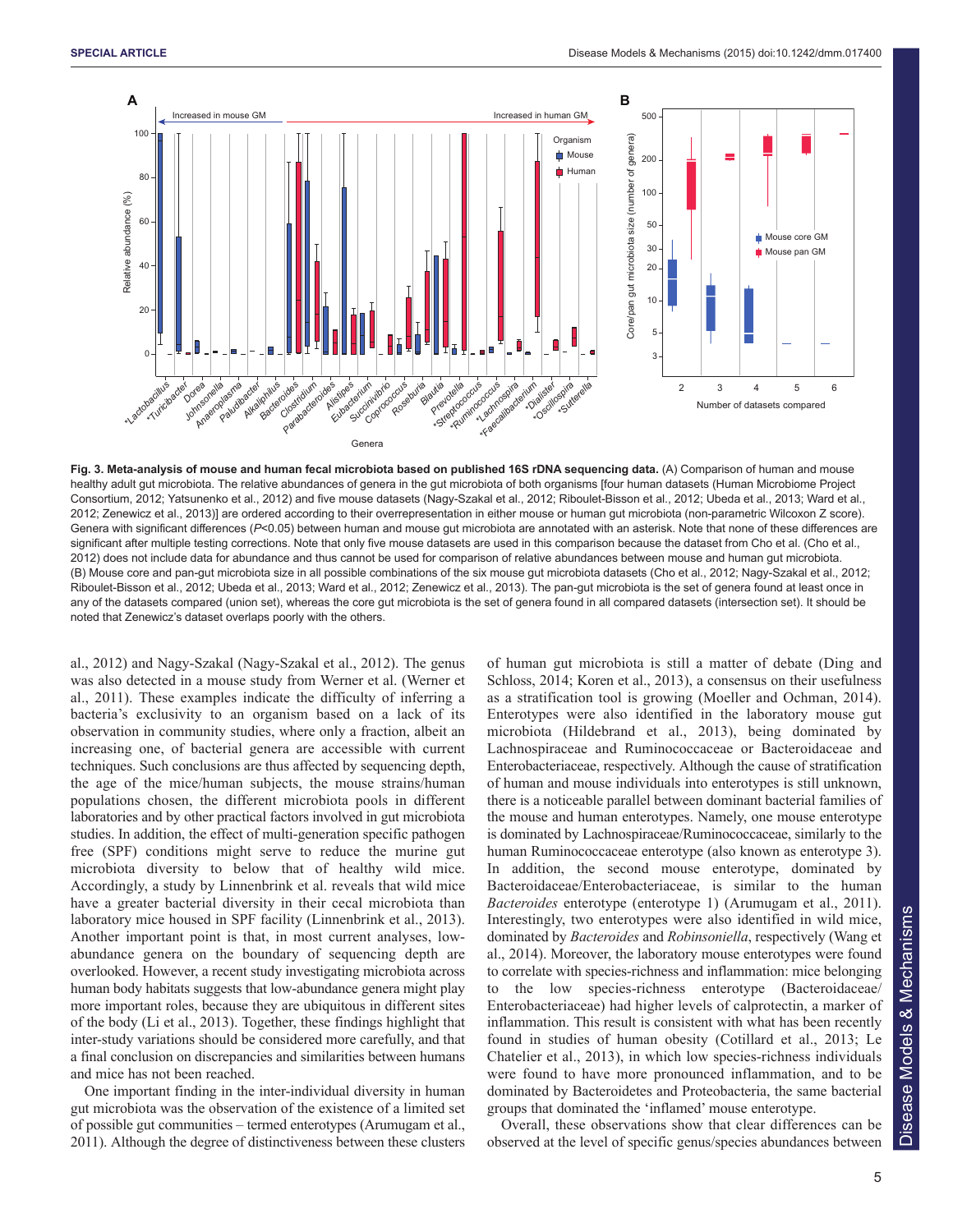the murine and human gut microbiota. The observed differences might be caused by intrinsic differences between these two mammalian systems, but also by various confounding factors ranging from diet to exposure to pathogens. At the same time, overall community composition rules as well as the factors driving them might be similar (e.g. enterotypes). Thus, although absolute comparisons might be difficult, murine models are likely relevant for studying the processes responsible for microbiota variation and shifts upon disturbance.

# **Do gut microbiota shifts in murine models mimic those reported in human disease?**

Mouse models are a powerful tool to study the underlying mechanisms of gut-microbiota-associated diseases. Given the anatomical and compositional differences in the healthy control individuals, we review the concordance in the major shifts in gut microbiota associated with the most popular gut microbiota-related diseases: obesity and IBD.

# **Obesity**

The influence of diet on the gut microbiota has received increasing research attention over recent years. With the rising incidence of metabolic disturbances, such as obesity and diabetes in Western countries, the impact of the 'Western' diet (high in simple carbohydrates and animal fats) on the gut microbiota and our health is a key question in this field. Many studies have been conducted on mice or humanized mouse models (i.e. germ-free mice administered human gut microbiota), which have been fed diets that are high in fat or saturated/unsaturated fat to investigate changes in the gut microbiota (Ley et al., 2006; Liu et al., 2012; Turnbaugh et al., 2009b; Wu et al., 2011; Zhang et al., 2012). Some common trends have emerged from this research. For instance, mice fed on a high animal-fat diet show a decreased Bacteroidetes:Firmicutes ratio in their gut microbiota (Murphy et al., 2010; Zhang et al., 2012). This shift is driven by more complex alterations at lower taxonomic levels within the phylum Bacteroidetes: most genera, including *Prevotella* and *Roseburia*, decreased in abundance (Neyrinck et al., 2011), whereas other genera of this phylum, such as *Barnesiella*, *Bacteroides* and *Alistipes*, significantly increased (Zhang et al., 2012). Interestingly, the overall trend observed in mouse studies agrees with that found in human studies. Human dietary studies have revealed that the *Bacteroides* enterotype in humans is associated with people whose diet contains more animal fats over long periods of time, whereas the *Prevotella* enterotype is found to predominate in people consuming more carbohydrates (Wu et al., 2011). A study comparing European and rural African children also confirmed this link between microbiota and diet (De Filippo et al., 2010). African children, who eat fiber-rich diets, had a higher abundance of specific Bacteroidetes (*Prevotella* and *Xylanibacter*), a reduced amount of Firmicutes and decreased amounts of Proteobacteria (*Shigella*, *Escherichia*), compared with European children. The study suggested that European children with a high-fat diet harbor the *Bacteroides* enterotype, which might predispose them to many metabolic diseases (Le Chatelier et al., 2013). Overall, this highlights that the use of diet intervention in murine models, including the use of humanized gnotobiotic mice, can mimic the changes in gut microbiota that occur in relation to human diet.

However, the dynamics of enterotypes during diet interventions do show discrepancies between human and mouse studies. Wu et al. followed enterotype switches in participants with controlled diets (randomized to a high-fat/low-fiber or low-fat/high-fiber diets) over a period of 10 days (Wu et al., 2011). There was no switch between *Bacteroides* enterotype, which is associated with animal protein, and *Prevotella* enterotype, which links to diets with more carbohydrates and simple sugars. The authors therefore suggested that a long-term dietary intervention might be needed to modify an individual's enterotype (Wu et al., 2011). On the other hand, a study on wild mice by Wang et al. showed that feeding wild mice with chow diet can change mice enterotypes as quickly as within 1 week, from the *Bacteroides* enterotype (associated with protein metabolism) to the *Robinsoniella* enterotype (associated with carbohydrate metabolism) (Wang et al., 2014). The discrepancies in these results suggest that humans need more time for the diet interventions to change their enterotypes given the more drastic changes in diet in the wild mouse study. The discrepancies might otherwise illustrate the intrinsic differences, e.g. the effect of genetic background on enterotype identities, as well as external confounding factors, e.g. environmental influences, which affect the two organisms.

Similarly, there is controversy over the gut microbiota changes observed in human and mouse obesity studies. For instance, in some human studies, obese individuals have been reported to have an increased Firmicutes:Bacteroidetes ratio (Ley et al., 2006; Turnbaugh et al., 2009a), which decreases when submitted to a lowcalorie diet (Ley et al., 2006). In mouse studies, besides feeding wild-type mice *ad libitum* with a high-fat diet, leptin-deficient (*ob/ob*) mice have also been used as a model for obesity. These mice, which lack the gene encoding the hormone leptin, which has a crucial role in the regulation of the appetite, have increased food intake as compared with wild-type mice and ultimately become obese. The gut microbiota of this obese mouse model was also found to have an increased ratio of Firmicutes:Bacteroidetes (Ley et al., 2005; Murphy et al., 2010), as seen in some human studies mentioned above (Ley et al., 2006; Turnbaugh et al., 2009a). Moreover, a genome-wide association study of obesity in mice identified genes associated with obesity in mice that overlap with some genes involved in human obesity (Parks et al., 2013). This genetic background overlap suggests conserved mechanisms for obesity susceptibility across mammalian species. Conversely, other studies reported conflicting results for the ratio of Firmicutes to Bacteroidetes, in which overweight and obese individuals were found to have reduced Firmicutes and increased Bacteroidetes (Schwiertz et al., 2010) or have no change in proportions of either Bacteroidetes or Firmicutes (Duncan et al., 2008). A reduced ratio of Firmicutes:Bacteroidetes was also found in a study linking gut microbiota composition and metabolic adaptations in mice on highfat diets (Serino et al., 2012). The discrepancies in the importance of the Firmicutes:Bacteroidetes ratio found across studies could be linked to the heterogeneity in age of subjects, because the ratio of Firmicutes:Bacteroidetes has been found to change with age (Mariat et al., 2009), or to the different sample-processing/analyzing techniques used in these studies. Another possibility is that focusing on the ratio of Firmicutes:Bacteroidetes, which does not completely capture the compositional changes of the gut microbiota associated with obesity, is an overly simplistic metric to study metabolic disorders.

The mechanisms by which gut microbiota contribute to the pathophysiology of obesity have been investigated in many mouse studies and, thanks to their results, we can now draw a clearer picture of the impact of gut microbiota on maintaining energy balance of the host. Using wild-type and leptin-deficient (*ob/ob*) mice, Turnbaugh and colleagues proposed that the obese gut microbiome has an increased capacity to harvest energy from the host diet (Turnbaugh et al., 2006). The obese gut microbiome was shown to produce a higher level of monosaccharides and SCFAs,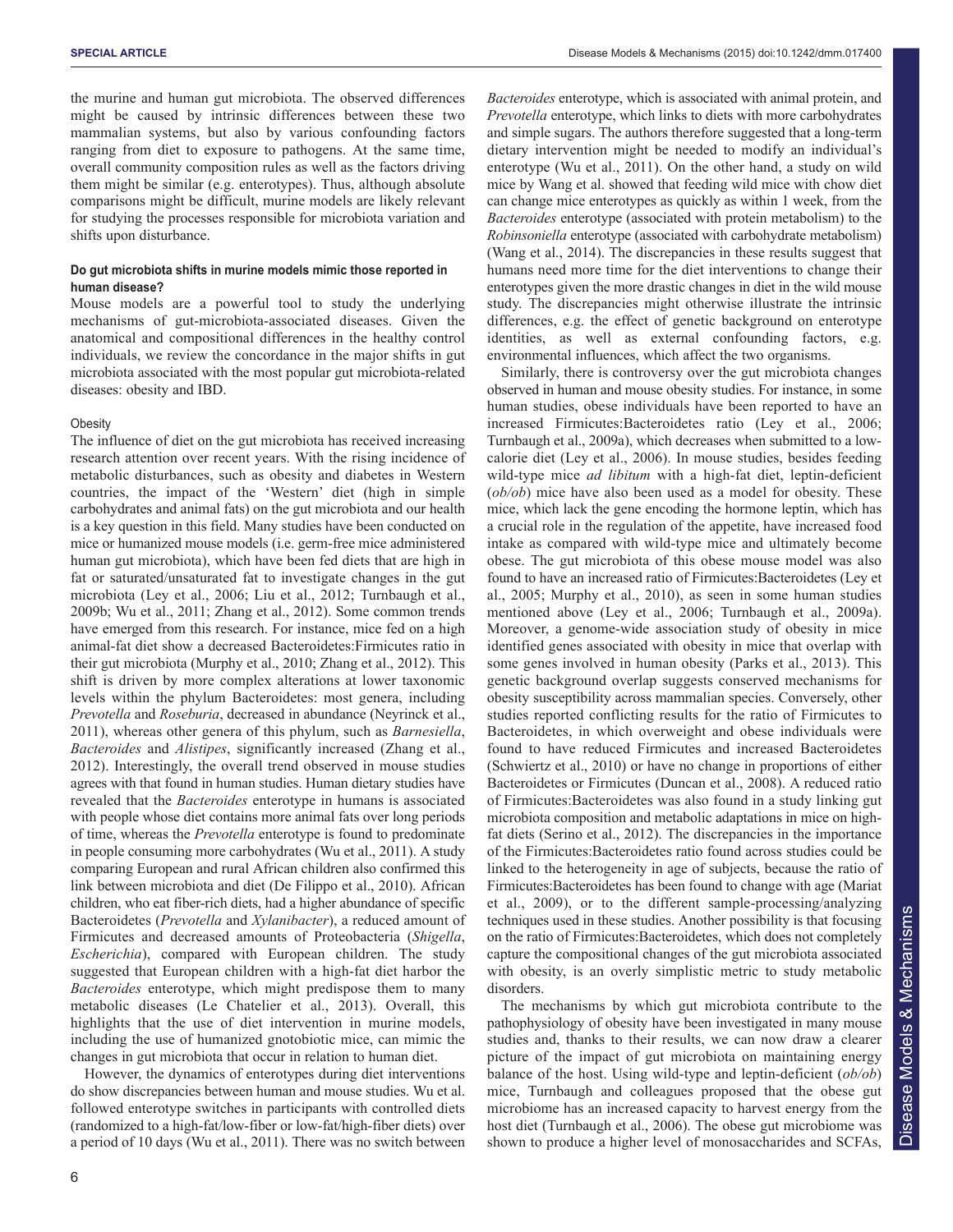which supply the host with extra energy from indigestible food components, as compared with lean animals. The higher concentration of SCFAs in feces of obese compared with lean individuals was also observed in humans (Schwiertz et al., 2010). In addition, by using germ-free and leptin-deficient (*ob/ob*) mice, Bäckhed and colleagues were able to suggest other mechanisms by which the gut microbiota could regulate fat storage in the host (Bäckhed et al., 2007). Particularly, the gut microbiota can control fatty-acid oxidation in the host via suppression of the AMPactivated protein kinases (AMPKs). By contrast, the gut microbiota can also induce fat storage in the host by suppression of fastinginduced adipose factor (Fiaf) (Bäckhed et al., 2007). These results are valuable in understanding the pathology of obesity because they determine the inside mechanisms of how gut microbiota can contribute to energy balance of the host. Although it remains to be elucidated whether the same mechanisms exist in humans, this example well illustrates the usefulness of mouse studies in performing experiments that cannot be done in humans.

## Inflammatory bowel disease

The development of IBD has been linked to genetic factors, infectious pathogens and alterations in the composition of the gut microbiota (Jostins et al., 2012; Khor et al., 2011), even though the respective causal importance of these factors still awaits clarification. With respect to the role of the gut microbiota, large inter-individual variations among IBD patients regarding genetic background, stage of the disease and diet have made it difficult to identify clear associations between compositional changes in the gut microbiota and the pathology. The comparison of trends of alterations in gut microbiota composition in IBD between human and model organisms is complicated by the fact that IBD encompasses a heterogenous group of diseases, including Crohn's disease (ileal, colon), ulcerative colitis and intermediate colitis, all of which can also be at different stages (for example, active or in remission). This said, some prominent changes in the gut microbiota have been concomitantly observed in independent IBD studies using a variety of techniques on different cohorts, such as reduced bacterial diversity in both Crohn's disease and ulcerative colitis patients (Andoh et al., 2012; Nemoto et al., 2012; Sokol et al., 2006; Walker et al., 2011), a reduction in the levels of the antiinflammatory bacterium *Faecalibacterium* (Andoh et al., 2012; Joossens et al., 2011; Sokol et al., 2009; Willing et al., 2009), as well as of *Clostridium coccoides* and *Bifidobacterium* (Sokol et al., 2009), and an increase in abundance of Enterobacteriaceae (such as *E. coli*) (Duboc et al., 2013; Joossens et al., 2011; Willing et al., 2009; Willing et al., 2010).

Increasing numbers of mouse models have been created and used in IBD research, with the aim of mimicking the disease's pathophysiology in humans. In general, these models were created by introducing genetic modifications in mice that resemble the genetic defects of IBD patients, or by relying on external disturbances to induce disease. The latter include biological agents, such as infective pathogens (for example, *Helicobacter hepaticus* and *Citrobacter rodentium*), or chemicals, such as dextran sulfate sodium (DSS) and 2,4,6-trinitrobenzene sulfonic acid (TNBS), which cause the initial damage that leads to chronic intestinal inflammation (Peloquin and Nguyen, 2013; Wirtz et al., 2007). However, most mouse models of colitis do not fully recapitulate the pathophysiology of human IBD and generally only cause colonic inflammation (Fig. 4), which is more similar to ulcerative colitis (reviewed in Wirtz and Neurath, 2007 and discussed further below). Despite this, the major gut microbiota shifts that have been observed in different colitis mouse models are similar to those found in human IBD studies. In these models, gut bacterial diversity was found to be reduced, with certain shifts in gut microbiota profiles being observed, such as increases in Enterobacteriaceae



**Fig. 4. Histological features of murine DSS-induced colitis.** (A,B) Histology images of colon cross-sections from control (A) and dextran sulfate sodium (DSS)-treated (B) mice. The diagram under each panel illustrates an outline of a mouse colon cross-section with boxes A and B indicating the histological regions shown in panels A and B, respectively. *Mir29*-knockout mice from a Black6 background were treated either with water (control animals) or with 1.5% DSS for 8 days prior to examination. Whereas the cross-section of the colon wall from a control mouse shows normal morphology (A), the colon of the DSStreated mouse (B) shows alterations in the mucosal epithelium such as cell necrosis, and loss of structure of both villi and intestinal crypts (C; indicated by arrowhead). In addition, infiltration of immune cells such as macrophages, neutrophils, eosinophils and lymphocytes (indicated with arrowheads) is found in the colonic lamina propria (L) and submucosa (SM), indicative of the inflammatory status of the DSS-treated mouse. C, intestinal crypts; G, goblet cells; L, lamina propria; ME, muscularis externa; MM, muscularis mucosae; MT: muscularis tunics; SM: submucosa; V: villi.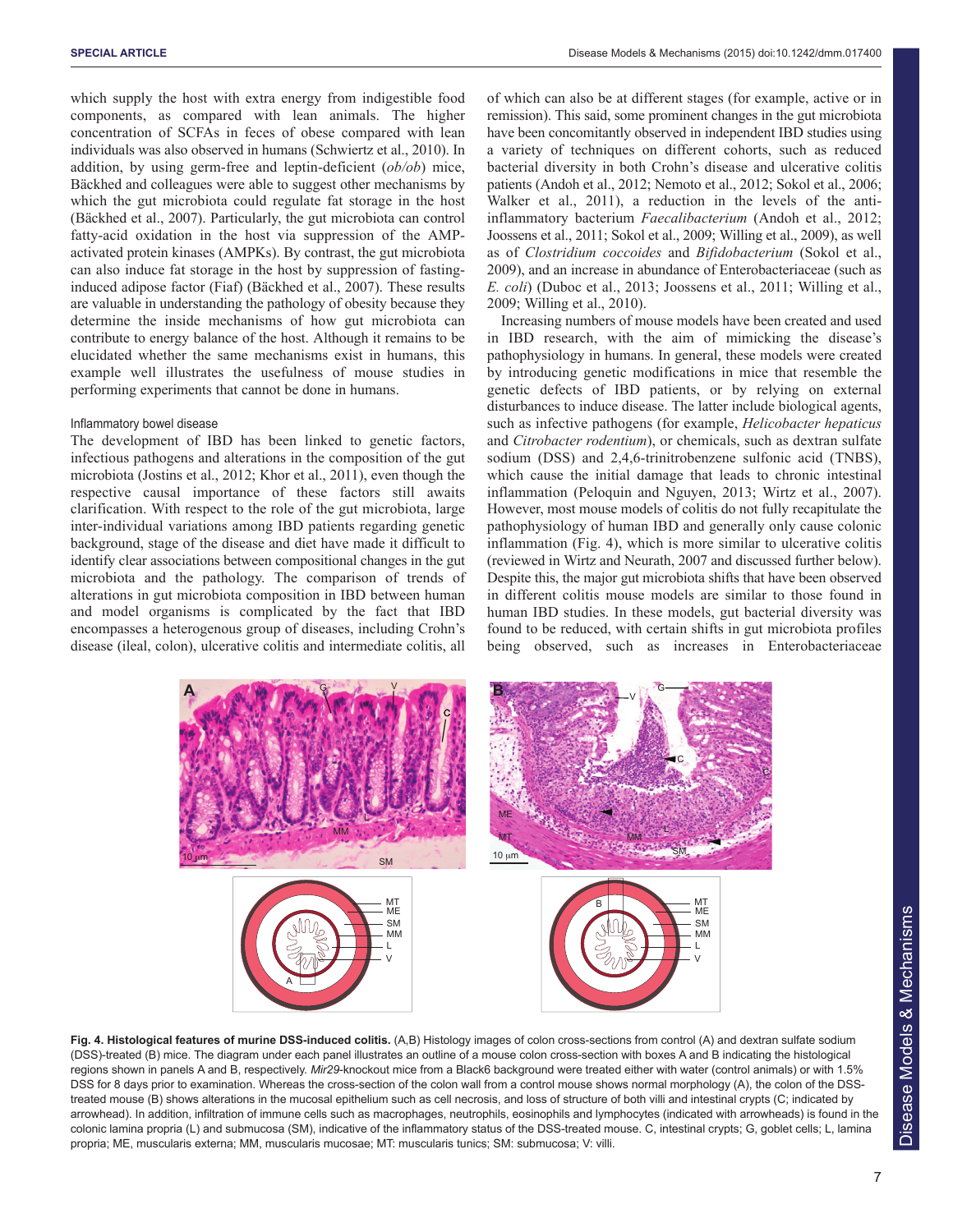(*Escherichia*), Bacteroidaceae (*Bacteroides*) and Ruminococcaceae (Berry et al., 2012; Lupp et al., 2007; Wohlgemuth et al., 2009). However, the reduction in the anti-inflammatory bacterium *Faecalibacterium prausnitzii*, which is observed to occur in many human IBD studies, was not observed in murine colitis models. In addition, *Akkermansia* was found to be reduced in abundance in a human ulcerative colitis study (Vigsnæs et al., 2012), but was increased in the DSS-induced mouse model (Berry et al., 2012). Mouse studies have also detected changes in abundance of bacterial phylotypes that solely happen in mice, such as of Tenericutes and Deferribacteriaceae (Nagalingam et al., 2011). Conversely, changes in the diversity of TM7 phylotypes (Kuehbacher et al., 2008) or in the abundance of *Roseburia* (Willing et al., 2010) were found only in human Crohn's disease studies. Vereecke et al. recently developed a mouse model prone to spontaneous colitis (Vereecke et al., 2014), while studying A20 – an inhibitor of both NF-κB and apoptotic signaling that has previously been associated with susceptibility to IBD in humans (Catrysse et al., 2014; Ma and Malynn, 2012). Deleting A20 in intestinal epithelial and myeloid cells in mice (*A20*IEC/myel-KO) induced intestinal epithelial apoptosis, Paneth and goblet cell loss, and gut microbiota dysbiosis. The latter was characterized by a reduced bacterial diversity and altered composition as compared with wild type. Furthermore, the mousespecific genus *Mucispirillum* was significantly increased in *A20*IEC/myel-KO mice and was thus suggested as a biomarker for spontaneous colitis in this model. Interestingly, mucosal expression levels of A20 in humans have been put forward as a prognosis marker for response to anti-TNF treatment in IBD patients (Vereecke et al., 2014).

Overall, these results show that obesity and IBD have quite different 'translatability' from models to humans, and illustrate both the potential and the drawbacks of this process.

# Practical issues influence the composition of human and murine gut microbiota

The murine and human gut microbiota are not only intrinsically different, but are also affected by environmental factors. These factors can be confounders but can also be controlled for with appropriate experimental design in mouse studies. Here, we discuss how the genetic backgrounds of mouse models, as well as environmental factors, contribute to the overall composition of the mouse gut microbiota.

# **Housing conditions**

To prevent mice in gut microbiota studies from being contaminated by pathogens from the surrounding environment, they are usually housed in clean facilities, such as in SPF conditions, where hygiene is strictly controlled. Although the microbes allowed in SPF facilities are strictly regulated, each mouse house is home to a distinct pool of microorganisms, including a variety of pathogens that come from contaminations or adventitious infections (Jacoby and Lindsey, 1998; Pritchett-Corning et al., 2009; Taylor et al., 2007). Because mice are housed in a semi-closed environment in which the types of microbes and other environmental factors are partly controlled, their microbiota, including their gut microbiota, depend largely on the microbe pool of the mouse house, on the other mice present and possibly even on their carers, who can unintentionally pass their microbes onto housed mice. As such, the gut microbiota of laboratory mice cannot be considered to fully represent that of normal, free-living mice, and adds to the differences with human gut microbiota, which is exposed to a wide range of environmental cues. It is also possible that, in such a semiclosed system, stochastic effects will influence the available microbiota pool over time (McCafferty et al., 2013). Notably, the accidental discovery of segmented filamentous bacteria that account for the differences in microbiota of mice from two different mouse vendors (Ivanov et al., 2009) highlights the variations in gut microbiota composition brought about by different housing conditions.

It is not only external environmental factors that affect mice in mouse houses; 'in-house' interactions with cage mates also influence the composition of their gut microbiota. Within one cage, for example, mice will engage in coprophagy in order to obtain additional nutrients from fecal matter (Soave and Brand, 1991). This activity is considered to be the main reason for the gradual homogenization of the gut microbiota between co-housed mice, as shown by multiple studies (Elinav et al., 2011; Zenewicz et al., 2013). Another factor to be taken into account in gut microbiota research is the maternal transmission of the microbiota in mammals at birth, which is reported to be an important confounding factor in mouse studies (Benson et al., 2010; Friswell et al., 2010; Ley et al., 2005). Microbes from the maternal vaginal, fecal and skin microbiota, are the first ones to occupy the gut microbiota. Maternal inoculation was shown to influence the composition of gut microbiota across four generations (Benson et al., 2010), and is thus an important factor shaping the composition of the gut microbiota. However, the importance of the effect of this initial inoculate on the final composition of the adult microbiota is not clear compared with dietary, physiological, host genetic and stochastic effects during the development of the animal (Hildebrand et al., 2013; Spor et al., 2011). Furthermore, in closed housing conditions, where mice are confined in a limited space, stress related to human handling, noise and social contacts with cage mates is considered to affect gut microbiota composition (Ma et al., 2012). Specifically, it has been shown that animals behave differently when they are caged in isolation (Blanchard et al., 1991). Although eliminating stress induced by conspecific aggression, isolation is a source of stress in social animals. Indeed, it has been shown that mice in groups are buffered against stress and that they show more positive signs of health such as faster wound healing and a lower level of stroke-induced neuronal death (DeVries et al., 2007; Galley et al., 2014). This is relevant within the context of increasing evidence that there is bidirectional communication between the nervous system and the gut microbiota. Given the nature of these interactions, stress could alter gut microbiota composition (Bercik et al., 2012; Cryan and O'Mahony, 2011; Galley et al., 2014; Neufeld et al., 2011).

# **Dietary impacts**

Usually, laboratory mice are fed a standardized chow diet, a closed formula diet in which the exact amount of each ingredient is not disclosed by the producer. The nutritional content of chow varies from batch to batch, depending on agronomical market fluctuations. Even with these variations, chow diet is composed mainly of plant materials and thus differs considerably to the composition and variation in a human daily diet. In most cases, mice being used in an experiment are fed the same diet, obtained from the same supplier, throughout the experiment. Chow diet might differ from human diets in components that have a significant impact on gut microbiota composition. As a case in point, coumestrol, a phytoestrogen, from alfalfa (clover) is used in rodent diets, which increases the ingestion of estrogen equivalents by mice compared with humans (Degen et al., 2002). In fact, changes in gut microbiota composition have been found to follow changes in the estrogen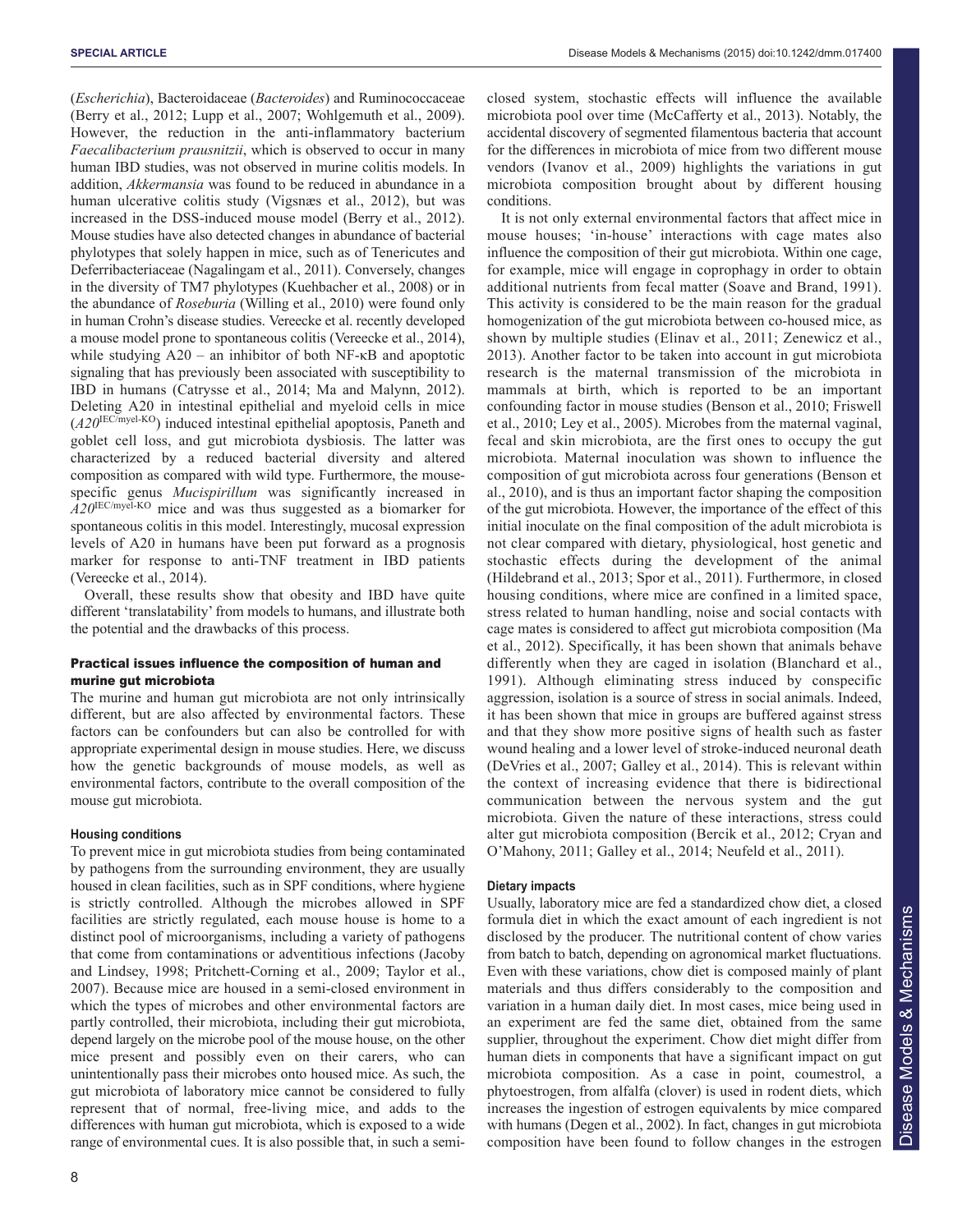#### Box 2. Advantages and limitations of mouse models used in gut microbiota research

#### **Advantages**

- Allow interventions that are not possible in humans to study the causal role of gut microbiota in health and disease.
- Comprehensive knowledge of mouse genetics and availability of numerous genetically modified mouse models more than any other models.
- Low cost of maintenance, high reproductive rate, short life cycle.
- Omnivorous mammal, with gut physiology and anatomy comparable to the human.
- Allow targeting of a specific gene/pathway in the complex gutmicrobiota – host interactions by using knock-out models.
- Mouse models are inbred, providing a homogenous genetic background, a cleaner system to dissect signals from gut-bacteria–host interactions and improve reproducibility of experiments.
- Sources of variations such as diets and housing conditions are generally controlled for in experiments, limiting unwanted influences of noises from the surrounding environment to gut microbiota.

content in diets of both humans and mice (Akaza, 2012; Menon et al., 2013). Some xenobiotics, such as antibiotics, can also strongly affect the gut microbiota composition and function (Maurice et al., 2013). Humans, through diet or treatments, are often exposed to such compounds and their potential synergistic effects. The mouse models have the advantage of allowing researchers to control for the impact of such compounds on the gut microbiota, by either minimizing exposure or recording levels of exposure.

Furthermore, dietary variations between humans represent a large potential source of gut microbiota inter-individual variation, which would not be detected in lab mice under uniform chow diet. For instance, the *Prevotella* enterotype is known to be sensitive to diet changes and is linked to a high carbohydrate/fiber diet in humans (De Filippo et al., 2010; Liu et al., 2012; Willing et al., 2010; Wu et al., 2011). In both mouse (Neyrinck et al., 2011) and human (Fernandez-Raudales et al., 2012; Wu et al., 2011) gut microbiota studies, the abundance of *Prevotella* was found to change upon dietary intervention. Furthermore, Wang et al. have shown that hosting wild mice in a laboratory environment on chow diet causes a shift in enterotypes, from the original *Bacteroides*-dominated (with microbial metabolism more dedicated to protein degradation) to the *Robinsoneilla*-dominated (more dedicated to carbohydrate degradation) enterotype (Wang et al., 2014).

In summary, it is essential to keep in mind that the murine models' controlled diet might skew analyses by focusing only on a subset of the mouse gut microbiota inter-individual variance. On the other hand, controlling mouse diets provides a clearer experimental setup to disentangle the associations between the gut microbiota composition and function, and the perturbations studied, such as disease and host physiology (Box 2).

#### **Genetic background and founder effects**

A wide range of experiments in which gene-knockout mouse models have been created, yielding different genetic backgrounds, have highlighted that genetics is an important determinant of gut microbiota composition (Benson et al., 2010; Hildebrand et al., 2013; Kovacs et al., 2011). In experiments using wild-type inbred mouse strains, genetic background effects have been suggested to be stronger than gender (Hildebrand et al., 2013; Kovacs et al., 2011) but to contribute less than environmental (cage) factors and stochastic effects to variation in gut microbiota composition (Hildebrand et al., 2013). One explanation for the influence of genetic background is the variation in the efficacy of colonization

#### Limitations

- Despite important similarities, mice are different from humans in anatomy, genetics and physiology, and thus mouse models *cannot* fully recapitulate human systems.
- Different mouse models can give rise to diverged shifts in gut microbiota composition.
- Cross-talk between gut microbiota and the host is host-specific so observations in mouse models might not be applicable in humans.
- Genetic homogeneity implies that the inbred mouse strains cannot capture the inherent genetic variations in the human population.
- Multiple factors, such as genetic background, birth mode of delivery (caesarean or vaginal), mode of feeding (breast or bottle), diet, medical history and social activities all contribute to shaping a 'real-life' gut microbiota in humans. Absence of these factors in mice implies that gut microbiota in mouse models cannot reflect a 'real-life' gut microbiota.

by bacteria on hosts with different genetic backgrounds. For example, Wos-Oxley et al. found that Clostridiales bacteria colonize the gut of humanized rats more efficiently than that of humanized mice (Wos-Oxley et al., 2012).

In humans, the role of genetics in gut microbiota composition has been scrutinized in twin studies. A study by Turnbaugh and colleagues shows that monozygotic twins are less dissimilar in terms of gut microbiota composition within twin pairs than pairs of dizygotic twins, and that the gut microbiota of twins are more similar to each other than to their mothers' (Turnbaugh et al., 2009a). Given the similar environment that the twins share with each other and with their mother, it is obvious that the more closely related they are in genetics, the more similar the gut microbiota composition becomes.

Murine models are usually inbred in order to reduce the phenotypic variation that arises from genetic heterogeneity. Controlling genetic background offers opportunities to disentangle complex relationships between host genetics and gut microbiota, and potentially to elucidate the mechanisms of host-microbiota interaction. Knock-out mouse models, for example, are crucial tools for functional experiments on gut pathologies. For instance, the study of Muc2 knock-out mice, which lack Muc2, the most abundant secreted gastrointestinal mucin, led to the discovery of the link between this protein and suppression of colorectal cancer (Velcich et al., 2002). Nevertheless, model knock-out work is not without pitfalls either. Genetic homogeneity, which fails to portray inter-individual variations in humans, can pose problems when translating the results of studies using inbred mouse strains to humans in gut microbiota research. For instance, results from the IL-10 knock-out mouse model implied that this anti-inflammatory cytokine plays an important role in controlling IBD. However, clinical trials of IL-10 treatment on IBD in humans yielded modest results (Fedorak et al., 2000; Schreiber et al., 2000). One of the explanations for the minimal results was the unexpected heterogeneity in IL-10 receptor pool in humans as compared with mice (Barnett and Fraser, 2011). This heterogeneity might influence the efficiency of IL-10 in dampening inflammation via interactions with target cells that express IL-10 receptors. Similarly, variations in drug efficacy due to genetic polymorphism in human population are another important issue that was discussed (Ma and Lu, 2011). However, the lack of genetic background diversity in inbred mice could be solved in experimental setups by using outbred strains or wild mice, or genetically modified models from multiple mouse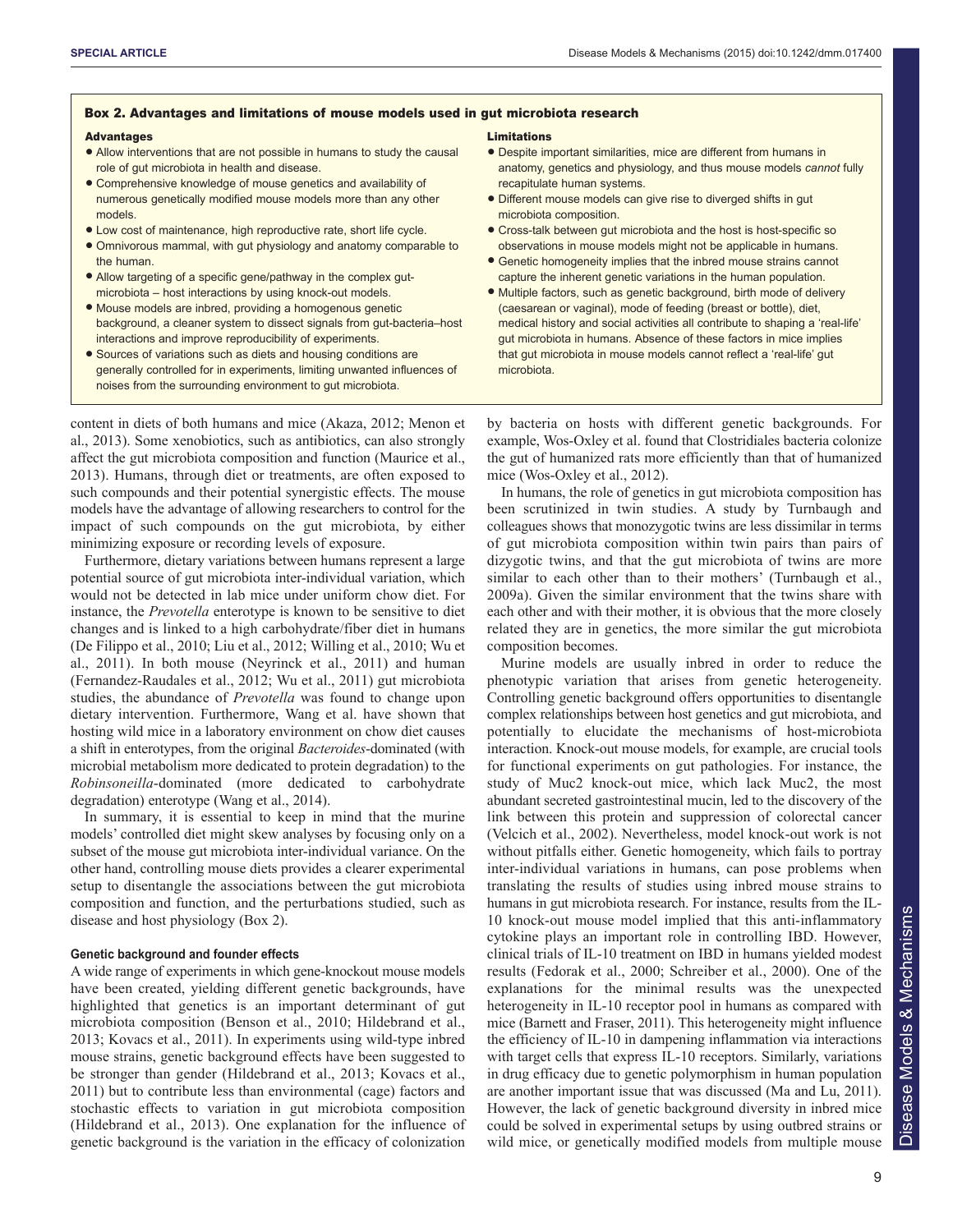strains, in order to partially mimic the genetic diversity of the human population. Another advantage of this approach is that the maternal effect is minimized when mice are all from different mothers.

Given the complex interactions of gut microbiota with the host and the surrounding environment, and stochastic effects, which still largely contribute to gut microbiota variations (Hildebrand et al., 2013), it is crucial to control for all contributing factors to increase statistical power. These include genetic background, cage effects, maternal effects, diet, treatments and the number of biological replicates. In addition, for the reproducibility of gut microbiota studies, standardization of protocols for animal handling as well as sample storage and processing and data analysis are of utmost importance.

## The limitations of certain mouse models

Given its involvement in a wide range of physiological processes, the gut microbiota inevitably plays an important role in maintaining host health and wellbeing. The number of associations between gut microbiota composition and function and host diseases is increasing, with such diseases including obesity, IBD, diabetes and allergic diseases, such as asthma (Russell et al., 2012) and atopy (Lee et al., 2014). These chronic diseases place a substantial financial burden on the healthcare systems of developed societies (Burisch et al., 2013; Meng et al., 2014; Yang and Zhang, 2014). These pathologies were already known to be triggered by multiple genetic and environmental factors. In addition, the discovery of a contribution of the gut microbiota to their development has added another layer of complexity to understanding their pathophysiological mechanisms. Although the association of gut microbiota with a disease does not imply causality, understanding its role does open up potentially new opportunities to treat or mitigate the disease. Employing mouse models to study host-microbe interactions allows functional experimentation to dissect underlying mechanisms that are not always possible in humans. On the other hand, mouse models also have their limitiations (Box 2). Here, we illustrate the limitations of mouse disease models from a microbiota perspective, focusing on models of colitis as well as on models in which germfree mice are inoculated with human gut microbiota samples (humanized gnotobiotic mice) (Table 2).

### **Genetically modified and/or chemically induced models**

Genetically modified murine models are powerful tools for studying the pathophysiological mechanisms of human diseases, and are now increasingly used to study the complex interactions between the gut microbiota and host in normal homeostasis and disease. However, targeted genes are often involved in multiple pathways, confounding the inferences that can be made about the association between the gene expression and gut microbiota composition and function. Moreover, many mouse models do not recapitulate exactly the modeled human disease (Table 2), with each model having different limitations that need to be taken into account to translate the results to humans. A typical example is colitis, for which there are currently about 60 different mouse models (Peloquin and Nguyen, 2013; Wirtz and Neurath, 2007).

IBD is a complex disease, proposed to be an autoimmune disorder with the involvement of multiple genetic loci as well as a contribution of the gut microbiota in the development of the disease. IBD research has yielded several mouse models (usually referred to as colitis models because the pathology mostly resembles ulcerative colitis symptoms, as mentioned above), including genetically modified models, where a candidate gene involved in IBD development is altered or knocked out, and models in which chemicals or infectious pathogens are used to induce gut inflammation and changes in gut microbiota composition, leading to colitis. Despite the numerous mouse models developed for IBD and their contributions to our knowledge of the underlying mechanisms of the disease, none of them fully mimic the pathophysiology of human IBD (Peloquin and Nguyen, 2013; Wirtz and Neurath, 2007) (Table 2). However, these genetically modified models can resemble pretty well the phenotype of a subset of individuals with IBD who carry genetic defects and thus are predisposed for developing IBD (Table 2). On the other hand,

| Mouse models                                                                          | Modeled human<br>disease                                                                           | Features of the human pathology that<br>are recapitulated in mice                                                                               | Features of the human pathology that are<br>not recapitulated in mice                                                                                                                                                                                                                                   | References                                                                                        |
|---------------------------------------------------------------------------------------|----------------------------------------------------------------------------------------------------|-------------------------------------------------------------------------------------------------------------------------------------------------|---------------------------------------------------------------------------------------------------------------------------------------------------------------------------------------------------------------------------------------------------------------------------------------------------------|---------------------------------------------------------------------------------------------------|
| Genetically modified                                                                  | <b>IBD</b>                                                                                         | Mimic the disease phenotype associated<br>with genetic susceptibility to IBD (for<br>example, the NOD2 gene) as seen in<br>a subset of patients | Cannot capture the whole genetic<br>heterogeneity of human IBD owing to<br>the inherent genetic differences between<br>the two species                                                                                                                                                                  | Jurius et al., 2004;<br>Barnett and Fraser,<br>2011                                               |
| Chemically induced                                                                    | <b>IBD</b>                                                                                         | Mostly resemble pathology of colitis as<br>seen in a subset of IBD patients                                                                     | Inflammation does not occur throughout<br>the intestine; no remission unless<br>treatment is stopped                                                                                                                                                                                                    | Boismenu and Chen,<br>2000; Barnett and<br>Fraser, 2011; Wirtz<br>and Neurath, 2007               |
| Induced by infectious<br>pathogens                                                    | <b>IBD</b>                                                                                         | Convey risks for developing IBD/colitis<br>after gastrointestinal infections as<br>seen in a subset of IBD patients                             | Inflammatory responses differ from those<br>in humans depending on the type of<br>infectious agents used and on the<br>deficient virulence factors of the infecting<br>bacteria                                                                                                                         | Nell et al., 2010                                                                                 |
| Leptin-deficient mice                                                                 | Obesity                                                                                            | Mice are predisposed to obesity                                                                                                                 | Mice exhibit other disease phenotypes that Faroogi et al., 1999<br>do not exist in humans                                                                                                                                                                                                               |                                                                                                   |
| Humanized gnotobiotic<br>mice (germ-free mice<br>inoculated with<br>human microbiota) | Obesity, IBD,<br>confirmation of<br>alterations in the<br>gut microbiota<br>due to diet<br>changes | Resemble the majority of the human gut<br>microbiota composition                                                                                | Lack of some human-specific gut bacteria;<br>proportion of bacterial phyla is different<br>compared with humans; the immune<br>responses as well as other responses<br>from physiological processes in<br>experiments using humanized<br>gnotobiotic mice cannot be considered<br>the same as in humans | Chung et al., 2012;<br>Eun et al., 2014;<br>Turnbaugh et al.,<br>2009b; Wos-Oxley<br>et al., 2012 |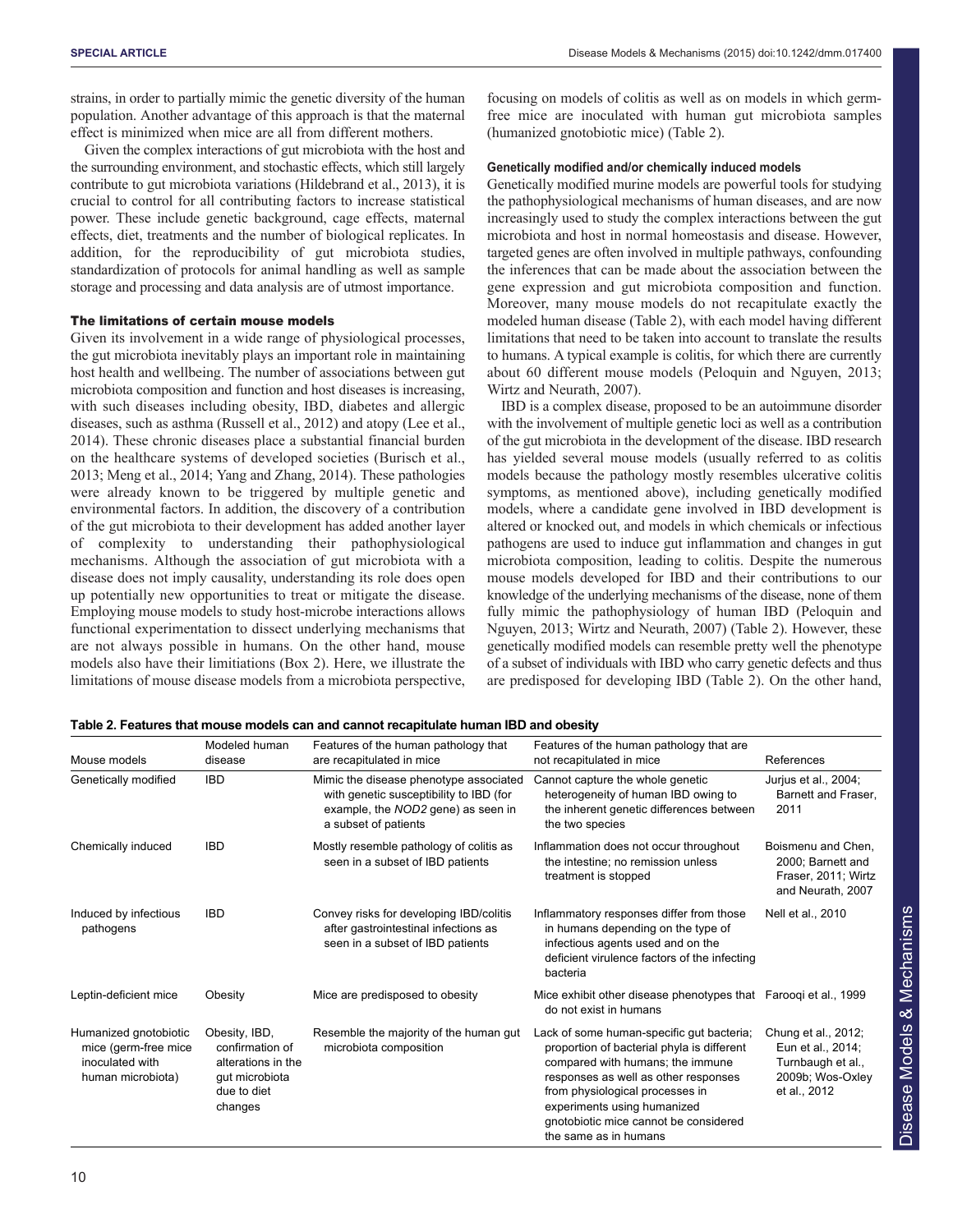most of the models show inflammation/lesions in the large, instead of the small, intestine, which more closely resembles ulcerative colitis symptoms (Peloquin and Nguyen, 2013). Moreover, the development of colitis in mouse models has been shown to be affected by the genetic background of the used strain [i.e. some strains are intrinsically more susceptible to developing colitis (Büchler et al., 2012)] and the interactions with the gut microbiota [e.g. some models do not develop colitis in germ-free conditions (Hudcovic et al., 2001)]. The concern is not only that symptoms are not concordant with human IBD, but that the underlying mechanism, such as the cross-talk between the immune system and the gut microbiota, might not be the same in the mouse model being used.

Another common way to induce colitis in mice is by using chemical agents, such as DSS, to damage gut epithelial cells, or molecules to stimulate an immune response in the colonic mucosa (e.g. haptens, such as TNBS and oxazolone). These agents induce either acute or chronic intestinal inflammation in mice, leading to the development of colitis. Although widely used, variations exist in experimental protocols and in the mice housing conditions, sometimes giving rise to differing results in experiments conducted on the same mouse model. For instance, Kitajima et al. observed that germ-free laboratory mice are very susceptible to DSS-induced colitis, whereas conventionally housed wild-type laboratory mice are more tolerant (Kitajima et al., 2002). This result contradicts the observation that germ-free mice, either immune-deficient or immune-competent, are resistant to DSS-induced colitis as compared with their respective conventionally housed mice, as reported in the study by Hudcovic et al. (Hudcovic et al., 2001). Another example of inconsistencies from chemically induced models of colitis is from the diverging results of the studies by Fayad et al. (Fayad et al., 2007) and Nishihara et al. (Nishihara et al., 2006). In the former, the adiponectin knock-out mice did not develop colitis when administered with either DSS or TNBS, whereas, in the latter, the DSS-treated adiponectin knock-out mice developed more severe colitis compared with wild-type mice. The discrepancies in outcomes of these studies raise concerns for the use of these models in IBD and colitis research. Furthermore, the chemical itself might affect the composition or function of the resident gut microbiota before the onset of colitis (Nagalingam et al., 2011). In support of this proposition, DSS has recently been shown to alter the protein expression profiles of gut-resident *E. coli* in DSS-treated mice (Schumann et al., 2012). These cases highlight how the use of colitis mouse models in gut microbiota research will require controlling for additional variables beyond the common confounders (such as host genetic background and environmental factors). Therefore, the interpretation of results from colitis mouse models, at least from the microbiota perspective, should be done with caution. The intrinsic complexity of gut microbiota research, together with the inconsistency of colitis mouse models (chemically induced or genetically engineered), makes interpreting the results of gut microbiota research from these models in terms of human disease far from easy.

### **Humanized gnotobiotic mice**

Humanized gnotobiotic mice, which result from the inoculation of a human gut microbiota sample in germ-free mice, provide a powerful tool for gut microbiota studies because these models can recapitulate a large part of the human gut microbiota phylogenetic composition (100% of phyla, 11/12 classes and  $\sim 88\%$  of genuslevel taxa). This approach has been widely employed in many studies because it allows perturbations in a 'human-like system' and is considered to be the gold standard for confirming associations and

trying to prove causality in gut microbiota research (Faith et al., 2011; Goodman et al., 2011; McNulty et al., 2011; Smith et al., 2013a; Turnbaugh et al., 2009b). However, it should be highlighted that the host-microbe relationships in these humanized models do not necessarily reflect the real relationships seen in humans, because the gut microbiota is transplanted into a host with which it has not co-evolved. Turnbaugh et al. reported that some resident bacterial taxa in the human gut microbiota are absent in the humanized mouse gut microbiota (Turnbaugh et al., 2009b). Given the low abundance of these bacteria, their absence is generally considered to be less important for the balance and functions of the gut microbiota. However, the complex interactions between the bacteria composing the gut community (Faust and Raes, 2012) suggest that this might not be the case. Furthermore, low-abundance microbial species can be of essential importance to the ecosystem, as shown by a recent study in which the immune system of humanized mice did not mature normally (Chung et al., 2012). This study shows that the gut microbiota composition of humanized mice in general does not differ significantly from that of the initial human donors, except for the absence of many low-abundance Firmicutes, but these mice fail to recapitulate a comprehensive response to infections. Moreover, as discussed above, gnotobiotic mouse phenotypic responses can vary in different recipient germ-free mouse genetic backgrounds. Overall, it has been found that even though gnotobiotic mice are being increasingly used as models for studying the human gut microbiota, they might not fully recapitulate the mechanisms of the human-host–gut-microbiota interaction. This said, they are one of very few methods to assess causality in microbiota research, and thus further development and improvement of this approach is essential.

In summary, mouse models are a powerful tool in gut microbiota research, and offer the possibility to perform experiments that would be too invasive for human subjects and with better control over confounding factors. Despite the various drawbacks of mouse models for colitis, these models have provided valuable insights into colitis and the physiopathology of IBD, identifying factors that trigger the progression of this complex disease (Barnett and Fraser, 2011; Nell et al., 2010; Peloquin and Nguyen, 2013; Uhlig and Powrie, 2009). Similarly, although the gap between humanized mouse models and the human gut microbiota within its original host needs to be acknowledged, these models provide unique possibilities to manipulate the human microbiota and potentially assess causality in the role of the gut microbiota in health and disease. Recently, a study by Ridaura et al. showed that obesity phenotypes can be transferred from human to humanized mice and between co-housed mice (Ridaura et al., 2013). Such studies are extremely valuable for understanding the underlying disease mechanisms and causative agents, and thus for getting closer to developing preventive or therapeutic treatments.

## Outlook: alternatives to mice

The strengths and limitations of mice as models for gut microbiota research are clear, but are there better alternatives for the research community to develop or consider? Some studies have been exploring the gut microbiota of other animal models, such as rats (Alpert et al., 2008; Liou et al., 2013; Wos-Oxley et al., 2012), dogs (Middelbos et al., 2010), pigs (Lamendella et al., 2011; Riboulet-Bisson et al., 2012) and primates, such as chimpanzees (Moeller et al., 2012) and macaques (McKenna et al., 2008). Rats are proposed to be more representative of the human gut microbiota than mice because the gut bacterial communities of humanized rats more closely reflect the gut microbiota of human donors (Wos-Oxley et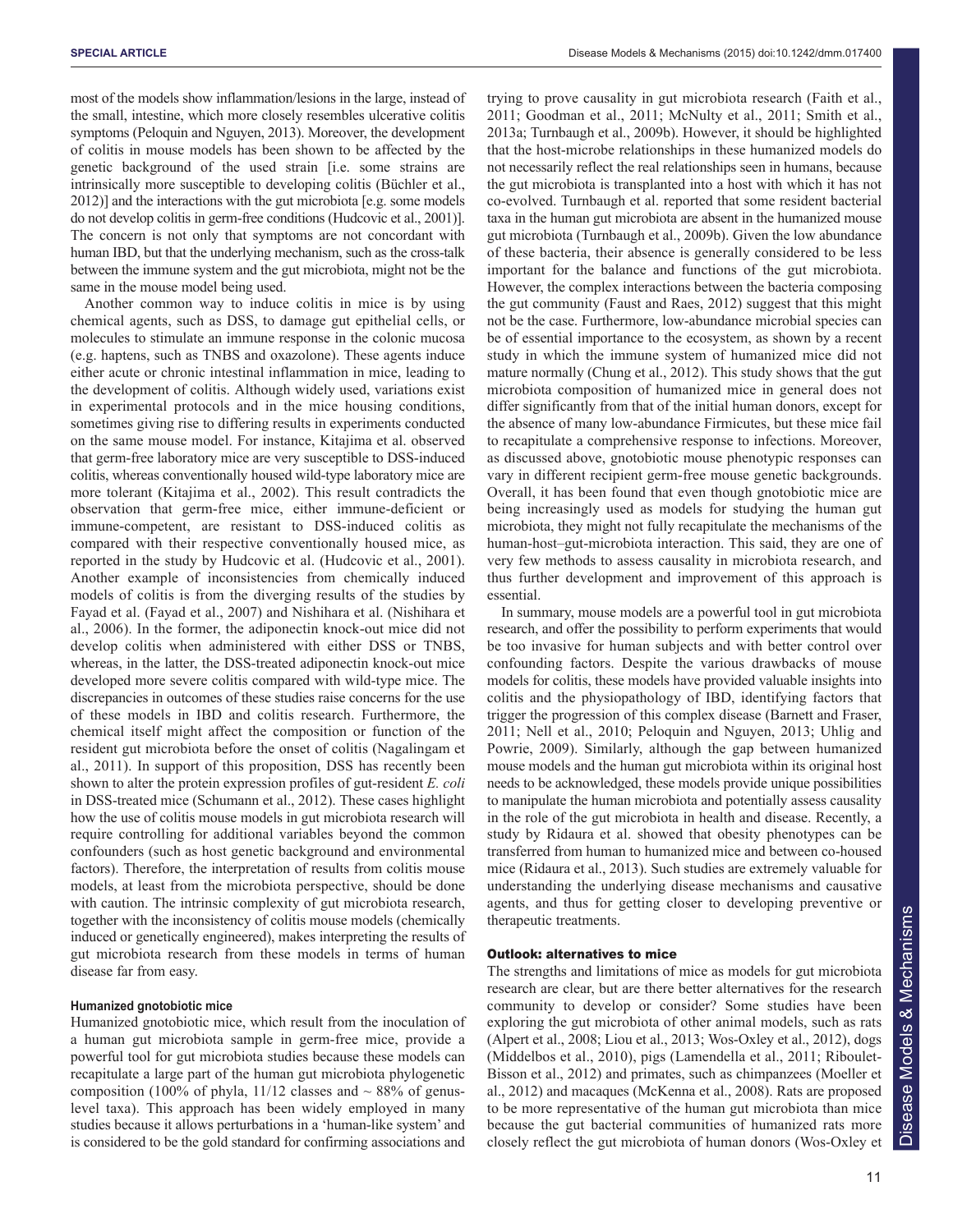al., 2012). Specifically, humanized rat models have a more similar Firmicutes:Bacteroidetes ratio to human donors and could represent the human donor better than could germ-free mouse models. This difference is thought to be due to the fact that the rat has a microbiota that is more similar to humans than mice do, thus facilitating the establishment of the inoculated microbiota (Wos-Oxley et al., 2012). Furthermore, it was hypothesized that the differences between mice and rats in recapitulating the human donors' microbiota is due to the intrinsic differences in genetic backgrounds of the recipient models, which might control for the establishment of the transferred microbiota (Wos-Oxley et al., 2012).

Another non-murine rodent model that has been employed in gut microbiota research is the guinea pig. Given the homology that exists between human and guinea pig E-cadherin, a transmembrane adhesion protein that locates to the intestinal surface, this animal has become an important model for studying infection by the human pathogen *Listeria monocytogenes*. Because a healthy commensal intestinal microbiota affects the potential for infection by a pathogen (pathogen exclusion), the gut microbiota of guinea pigs has been investigated in several studies (Hildebrand et al., 2012; Yanabe et al., 2001). For example, in the study by Yanabe et al., germ-free guinea pigs were inoculated with combinations of cecal content from conventional guinea pigs to determine efficient cocktails to establish a healthy SPF colony (Yanabe et al., 2001). The authors found that the transferred microbiota became similar to the gut microbiota of conventional guinea pigs and stayed stable over a long period. More recently, another study employed metagenomic approaches to compare the gut microbiota composition of humans and guinea pigs (Hildebrand et al., 2012). The study revealed that humans and guinea pigs share dominant bacterial phyla, but the abundance of these common phyla (22 out of 26 phyla) is significantly higher in guinea pigs as compared to humans. In addition, significant differences in abundance were found across 320 out of 376 genera. Functional categories, such as metabolism or cell membrane biogenesis, also differ significantly in abundance between the human and guinea pig gut microbiome (Hildebrand et al., 2012).

The canine gut microbiota has also been investigated in several studies, given the similarity in gut morphology and functioning to the digestive system of humans (Middelbos et al., 2010; Suchodolski et al., 2008; Suchodolski et al., 2009). Recently, a metagenomic study described the composition (bacteria, archaea and fungi) and function of the dog microbiome (Swanson et al., 2011). The canine microbiota has similar dominant phyla (Bacteroidetes and Firmicutes) to humans. However, at the genus level, the canine gut microbiota is distinct by a greater prevalence of the genus *Fusobacteria* than in humans. The dog gut microbiota also has a higher Fibrobacteres and Acidobacteria abundance and lower abundance of Actinobacteria than humans. Clustering of fecal microbiomes on the basis of metabolic capacity of gut microbial communities of canines, humans and mice showed that the canine microbiome clustered more closely to the human than did the mouse microbiome (Swanson et al., 2011).

One potential competitor for mouse as a prime microbiome research model is pig. The pig gut microbiota is becoming an increasingly intensive area of study owing to the scale of the pig husbandry industry, as well as to the similarities in anatomy, physiology and immunology to the human gastrointestinal tract (Litten-Brown et al., 2010). Swine gut microbiota has been investigated in several studies, especially involving antibiotic interventions (Kim et al., 2012), which are of industrial relevance. An in-depth study of swine gut microbiota composition in the Yorkshire pig breed showed that human and pig microbiota shared similar diversity patterns, with the two dominant phyla in pigs also being Bacteroidetes and Firmicutes (Lamendella et al., 2011). At the genus level, the swine gut microbiota harbors more Spirochaetes and *Prevotella* than the human gut microbiota. Interestingly, *Anaerovibrio* and *Treptonema* are genera exclusive to pig fecal metagenomes (Lamendella et al., 2011). Miniature pigs are becoming promising models for biomedical research owing to their small size. In general, miniature pigs become obese when fed *ad libitum* and are therefore employed as models for obesity and metabolic syndrome. In a study, in which Ossabaw and Yucatan miniature pig breeds were assessed for their suitability as models of metabolic syndrome and coronary artery disease, it was indicated that Ossabaw miniature pig is a superior model (Neeb et al., 2010). Likewise, the gut microbiota composition of two miniature-pig breeds, Gottingen and Ossabaw, was investigated for their responses to obesity induction (Pedersen et al., 2013). The study showed that the major phyla of miniature pig gut microbiota are Firmicutes and Bacteroidetes. Interestingly, the two miniature pig breeds responded differently to an obesity-inducing diet: Ossabaw gut microbiota displayed more of the characteristics of a 'healthy' obese microbiota, whereas Gottigen gut microbiota had changes similar to metabolic syndrome, such as those found in the gut microbiota profiles of type 2 diabetic mice, again emphasizing the importance of genetic background in gut microbiota response to perturbation.

Non-human primates are also suitable models for human gut microbiota research, with the obvious advantage of close evolutionary relatedness to humans. Interestingly, chimpanzees were found to harbor three enterotypes and these had a similar composition to those found in humans (Arumugam et al., 2011; Moeller et al., 2012), suggesting a conservation of the stratification of microbial communities in chimpanzees and humans (Moeller and Ochman, 2014). By contrast, studies investigating the gut microbiota composition of macaques showed that the community of gut bacteria in these primates is quite different to that of humans or mice (McKenna et al., 2008). Specifically, the macaque gut microbiota clearly separated from that of human and mice in a principal coordinate analysis on microbiota phylogenetic composition. One of the distinct features of the macaque gut microbiota is the presence and abundance of *Treponema*, a genus from the phylum Spirochaetes. By contrast, *Bacteroides*, one of the most abundant genera in human gut microbiota, is found to be rare in this species (McKenna et al., 2008). Despite the advantage of close evolutionary relatedness and physiology to humans, primate models have more stringent ethical restrictions for experimentation and breeding/care difficulties compared with mice.

# **Conclusions**

The pioneering studies cited above on new animal models for gut microbiota research have greatly demonstrated their potential. However, despite the limitations of mouse models outlined in this review, their advantages are numerous and, furthermore, the amount of research and knowledge on mouse gastroenterology, genetics and immunology far surpasses any other model. Murine mouse models provide a range of customizable genotypes and phenotypes far superior to any other model organism. They have thus played a very important role in the emerging gut microbiota research field. Owing to their widespread use in biomedical research, these models are complemented with extensive knowledge on genetic background and deep phenotypic and functional characterization. Moreover, with well-set-up standardized mouse house facilities throughout labs in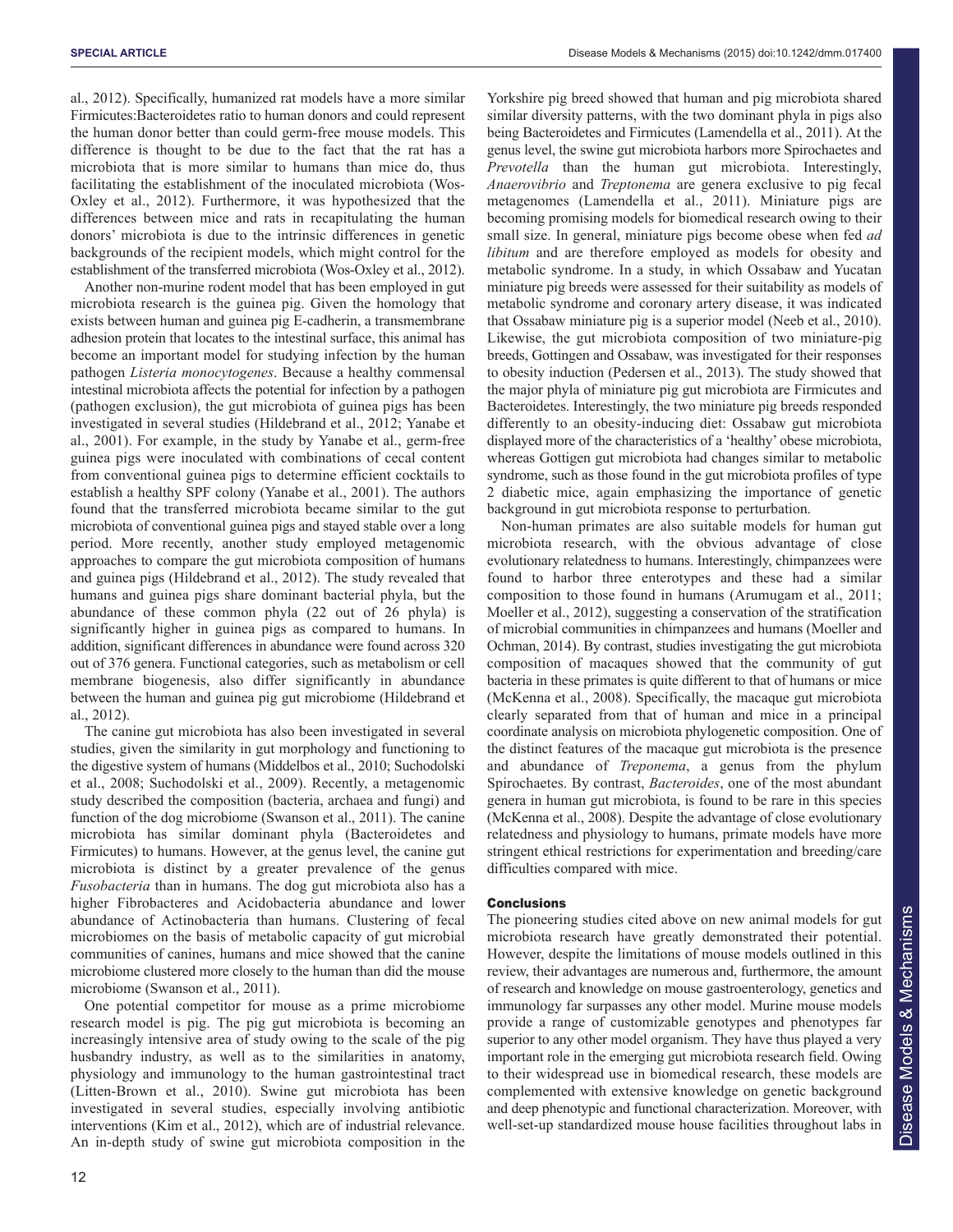the world, conducting experiments on mouse models, even germfree ones, can be more easily achieved than with other models.

Each one of the animal models referred to here shows some similarity to the physiology of the human digestive system, thus providing useful knowledge from different angles about the gut microbiota in health and disease. It is clear that information obtained from studies using alternative models has diversified our understanding of the mammalian gut microbiota in general and has deepened our knowledge of each model separately. It is, however, important to keep in mind that models always have some degree of dissimilarity with the system modeled. Therefore, results from animal models, including the popular murine ones, are not always translatable to humans and conclusions should be made with caution. In addition, even well-controlled gut microbiota experiments using mouse models show important inter-study variations due to confounding factors in the experimental setup, such as mouse house origin, maternal effects, environmental conditions (food composition, light, stress factors, pathogen infection), genetic backgrounds and in the downstream analysis methods applied. There have been recent efforts to standardize gut microbiota experiments, for example by establishing standardized microbiota in isobiotic mice that would be shared by institutions involved in gut microbiota research (Hooper et al., 2012). Although these efforts are still in their infancy (Würbel, 2000), they will increase result reproducibility and inter-study comparability, and allow for the healthy growth of the gut microbiota research field.

#### **Acknowledgements**

We thank Naomi Ward, Ilseung Cho, Carles Ubeda, Richard Flavell and Richard Kellermayer for kindly providing the gut microbiota composition data from their studies; and Michael D'Alessandro from Anatomy Atlases (www.anatomyatlases.org) and Lutz Slomianka from the Blue Histology website (http://www.lab.anhb.uwa.edu.au/mb140/) for the permissions to reproduce images. We also thank Raul Tito, Karoline Faust, Gwen Falony and Gianluca Matteloti for their helpful discussions, and the two anonymous reviewers for their constructive comments on the review. Finally, we thank all the members of the Raes and Liston labs for fruitful discussions leading to this work.

#### **Competing interests**

The authors declare no competing financial interests.

#### **Funding**

T.L.A.N. is supported by VIB international PhD program. S.V.-S. is funded by Marie Curie Actions FP7 People COFUND – Proposal 267139 (acronym OMICS@VIB). The Raes lab is supported by KU Leuven, the REGA Institute, the Fund for Scientific Research – Flanders (FWO) and the Agency for Innovation by Science and Technology (IWT), and the FP7 MetaCardis project (HEALTH-F4-2012- 305312).

#### **Supplementary material**

Supplementary material available online at

http://dmm.biologists.org/lookup/suppl/doi:10.1242/dmm.017400/-/DC1

#### **References**

- **Akaza, H.** (2012). Prostate cancer chemoprevention by soy isoflavones: role of intestinal bacteria as the "second human genome". *Cancer Sci.* **103**, 969-975.
- **Alpert, C., Sczesny, S., Gruhl, B. and Blaut, M.** (2008). Long-term stability of the human gut microbiota in two different rat strains. *Curr. Issues Mol. Biol.* **10**, 17-24.
- **Andoh, A., Kuzuoka, H., Tsujikawa, T., Nakamura, S., Hirai, F., Suzuki, Y., Matsui, T., Fujiyama, Y. and Matsumoto, T.** (2012). Multicenter analysis of fecal microbiota profiles in Japanese patients with Crohn's disease. *J. Gastroenterol.* **47**, 1298-1307.
- **Arumugam, M., Raes, J., Pelletier, E., Le Paslier, D., Yamada, T., Mende, D. R., Fernandes, G. R., Tap, J., Bruls, T., Batto, J.-M. et al.; MetaHIT Consortium** (2011). Enterotypes of the human gut microbiome. *Nature* **473**, 174-180.
- **Bäckhed, F., Manchester, J. K., Semenkovich, C. F. and Gordon, J. I.** (2007). Mechanisms underlying the resistance to diet-induced obesity in germ-free mice. *Proc. Natl. Acad. Sci. USA* **104**, 979-984.
- **Barnett, M. and Fraser, A.** (2011). Animal models of colitis: lessons learned, and their relevance to the clinic. In *Ulcerative Colitis – Treatments, Special Populations and the Future* (ed. Dr M. O'Connor). Rijeka, Croatia: InTech.
- **Benson, A. K., Kelly, S. A., Legge, R., Ma, F., Low, S. J., Kim, J., Zhang, M., Oh, P. L., Nehrenberg, D., Hua, K. et al.** (2010). Individuality in gut microbiota composition is a complex polygenic trait shaped by multiple environmental and host genetic factors. *Proc. Natl. Acad. Sci. USA* **107**, 18933-18938.
- **Bercik, P., Collins, S. M. and Verdu, E. F.** (2012). Microbes and the gut-brain axis. *Neurogastroenterol. Motil.* **24**, 405-413.
- **Berry, D., Schwab, C., Milinovich, G., Reichert, J., Ben Mahfoudh, K., Decker, T., Engel, M., Hai, B., Hainzl, E., Heider, S. et al.** (2012). Phylotype-level 16S rRNA analysis reveals new bacterial indicators of health state in acute murine colitis. *ISME J.* **6**, 2091-2106.
- **Blanchard, R. J., Blanchard, D. C., Agullana, R. and Weiss, S. M.** (1991). Twentytwo kHz alarm cries to presentation of a predator, by laboratory rats living in visible burrow systems. *Physiol. Behav.* **50**, 967-972.
- **Boismenu, R. and Chen, Y.** (2000). Insights from mouse models of colitis. *J. Leukoc. Biol.* **67**, 267-278.
- **Brinkman, B. M., Hildebrand, F., Kubica, M., Goosens, D., Del Favero, J., Declercq, W., Raes, J. and Vandenabeele, P.** (2011). Caspase deficiency alters the murine gut microbiome. *Cell Death Dis.* **2**, e220.
- **Brinkman, B. M., Becker, A., Ayiseh, R. B., Hildebrand, F., Raes, J., Huys, G. and Vandenabeele, P.** (2013). Gut microbiota affects sensitivity to acute DSS-induced colitis independently of host genotype. *Inflamm. Bowel Dis.* **19**, 2560-2567.
- **Büchler, G., Wos-Oxley, M. L., Smoczek, A., Zschemisch, N.-H., Neumann, D., Pieper, D. H., Hedrich, H. J. and Bleich, A.** (2012). Strain-specific colitis susceptibility in IL10-deficient mice depends on complex gut microbiota-host interactions. *Inflamm. Bowel Dis.* **18**, 943-954.
- **Burisch, J., Jess, T., Martinato, M., Lakatos, P. L.; ECCO -EpiCom** (2013). The burden of inflammatory bowel disease in Europe. *J. Crohn's Colitis* **7**, 322-337.
- **Casteleyn, C., Rekecki, A., Van der Aa, A., Simoens, P. and Van den Broeck, W.** (2010). Surface area assessment of the murine intestinal tract as a prerequisite for oral dose translation from mouse to man. *Lab. Anim.* **44**, 176-183.
- **Catrysse, L., Vereecke, L., Beyaert, R. and van Loo, G.** (2014). A20 in inflammation and autoimmunity. *Trends Immunol.* **35**, 22-31.
- **Cho, I., Yamanishi, S., Cox, L., Methé, B. A., Zavadil, J., Li, K., Gao, Z., Mahana, D., Raju, K., Teitler, I. et al.** (2012). Antibiotics in early life alter the murine colonic microbiome and adiposity. *Nature* **488**, 621-626.
- **Chung, H., Pamp, S. J., Hill, J. A., Surana, N. K., Edelman, S. M., Troy, E. B., Reading, N. C., Villablanca, E. J., Wang, S., Mora, J. R. et al.** (2012). Gut immune maturation depends on colonization with a host-specific microbiota. *Cell* **149**, 1578- 1593.
- **Cotillard, A., Kennedy, S. P., Kong, L. C., Prifti, E., Pons, N., Le Chatelier, E., Almeida, M., Quinquis, B., Levenez, F., Galleron, N. et al.; ANR MicroObes consortium** (2013). Dietary intervention impact on gut microbial gene richness. *Nature* **500**, 585-588.
- **Cryan, J. F. and O'Mahony, S. M.** (2011). The microbiome-gut-brain axis: from bowel to behavior. *Neurogastroenterol. Motil.* **23**, 187-192.
- **Cunliffe, R. N., Rose, F. R., Keyte, J., Abberley, L., Chan, W. C. and Mahida, Y. R.** (2001). Human defensin 5 is stored in precursor form in normal Paneth cells and is expressed by some villous epithelial cells and by metaplastic Paneth cells in the colon in inflammatory bowel disease. *Gut* **48**, 176-185.
- **De Angelis, M., Piccolo, M., Vannini, L., Siragusa, S., De Giacomo, A., Serrazzanetti, D. I., Cristofori, F., Guerzoni, M. E., Gobbetti, M. and Francavilla, R.** (2013). Fecal microbiota and metabolome of children with autism and pervasive developmental disorder not otherwise specified. *PLoS ONE* **8**, e76993.
- **De Filippo, C., Cavalieri, D., Di Paola, M., Ramazzotti, M., Poullet, J. B., Massart, S., Collini, S., Pieraccini, G. and Lionetti, P.** (2010). Impact of diet in shaping gut microbiota revealed by a comparative study in children from Europe and rural Africa. *Proc. Natl. Acad. Sci. USA* **107**, 14691-14696.
- **Degen, G. H., Janning, P., Diel, P. and Bolt, H. M.** (2002). Estrogenic isoflavones in rodent diets. *Toxicol. Lett.* **128**, 145-157.
- **DeVries, A. C., Craft, T. K. S., Glasper, E. R., Neigh, G. N. and Alexander, J. K.** (2007). 2006 Curt P. Richter award winner: Social influences on stress responses and health. *Psychoneuroendocrinology* **32**, 587-603.
- **Ding, T. and Schloss, P. D.** (2014). Dynamics and associations of microbial community types across the human body. *Nature* **509**, 357-360.
- **Duboc, H., Rajca, S., Rainteau, D., Benarous, D., Maubert, M.-A., Quervain, E., Thomas, G., Barbu, V., Humbert, L., Despras, G. et al.** (2013). Connecting dysbiosis, bile-acid dysmetabolism and gut inflammation in inflammatory bowel diseases. *Gut* **62**, 531-539.
- **Duncan, S. H., Lobley, G. E., Holtrop, G., Ince, J., Johnstone, A. M., Louis, P. and Flint, H. J.** (2008). Human colonic microbiota associated with diet, obesity and weight loss. *Int. J. Obes.* **32**, 1720-1724.
- **Eckburg, P. B., Bik, E. M., Bernstein, C. N., Purdom, E., Dethlefsen, L., Sargent, M., Gill, S. R., Nelson, K. E. and Relman, D. A.** (2005). Diversity of the human intestinal microbial flora. *Science* **308**, 1635-1638.
- **Elinav, E., Strowig, T., Kau, A. L., Henao-Mejia, J., Thaiss, C. A., Booth, C. J., Peaper, D. R., Bertin, J., Eisenbarth, S. C., Gordon, J. I. et al.** (2011). NLRP6 inflammasome regulates colonic microbial ecology and risk for colitis. *Cell* **145**, 745- 757.
- **Eun, C. S., Mishima, Y., Wohlgemuth, S., Liu, B., Bower, M., Carroll, I. M. and** Sartor, R. B. (2014). Induction of bacterial antigen-specific colitis by a simplified human microbiota consortium in gnotobiotic interleukin-10-/- mice. *Infect. Immun.* **82**, 2239-2246.
- **Faith, J. J., McNulty, N. P., Rey, F. E. and Gordon, J. I.** (2011). Predicting a human gut microbiota's response to diet in gnotobiotic mice. *Science* **333**, 101-104.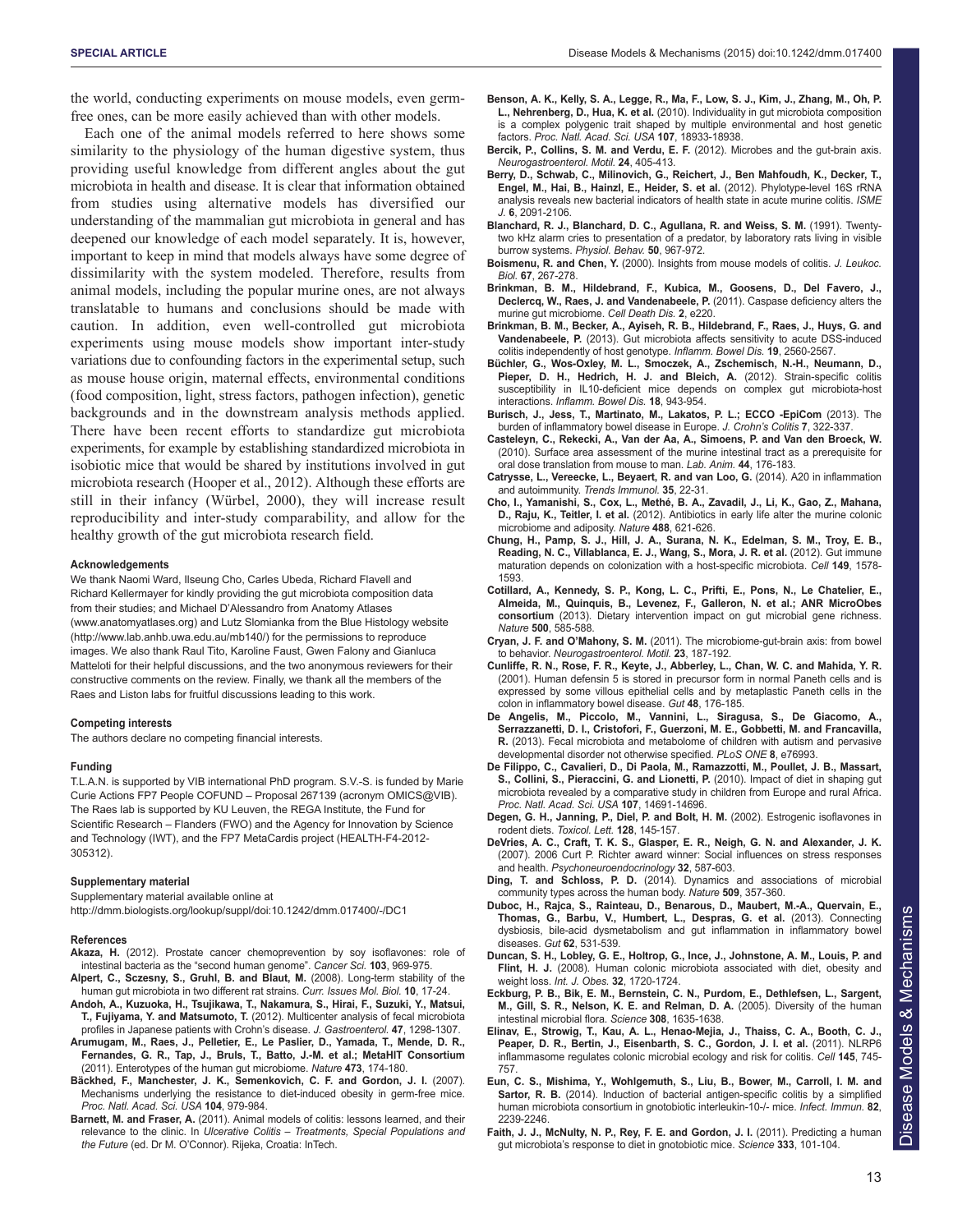- **Farooqi, I. S., Jebb, S. A., Langmack, G., Lawrence, E., Cheetham, C. H., Prentice, A. M., Hughes, I. A., McCamish, M. A. and O'Rahilly, S.** (1999). Effects of Recombinant Leptin Therapy in a Child with Congenital Leptin Deficiency. *N. Engl. J. Med.* **341**, 879-884.
- **Faust, K. and Raes, J.** (2012). Microbial interactions: from networks to models. *Nat. Rev. Microbiol.* **10**, 538-550.
- **Fayad, R., Pini, M., Sennello, J. A., Cabay, R. J., Chan, L., Xu, A. and Fantuzzi, G.** (2007). Adiponectin deficiency protects mice from chemically induced colonic inflammation. *Gastroenterology* **132**, 601-614.
- **Fedorak, R. N., Gangl, A., Elson, C. O., Rutgeerts, P., Schreiber, S., Wild, G., Hanauer, S. B., Kilian, A., Cohard, M., LeBeaut, A. et al.** (2000). Recombinant human interleukin 10 in the treatment of patients with mild to moderately active Crohn's disease. The Interleukin 10 Inflammatory Bowel Disease Cooperative Study Group. *Gastroenterology* **119**, 1473-1482.
- **Fernandez-Raudales, D., Hoeflinger, J. L., Bringe, N. A., Cox, S. B., Dowd, S. E., Miller, M. J. and Gonzalez de Mejia, E.** (2012). Consumption of different soymilk formulations differentially affects the gut microbiomes of overweight and obese men. *Gut Microbes* **3**, 490-500.
- **Friswell, M. K., Gika, H., Stratford, I. J., Theodoridis, G., Telfer, B., Wilson, I. D. and McBain, A. J.** (2010). Site and strain-specific variation in gut microbiota profiles and metabolism in experimental mice. *PLoS ONE* **5**, e8584.
- **Galley, J. D., Nelson, M. C., Yu, Z., Dowd, S. E., Walter, J., Kumar, P. S., Lyte, M. and Bailey, M. T.** (2014). Exposure to a social stressor disrupts the community structure of the colonic mucosa-associated microbiota. *BMC Microbiol.* **14**, 189.
- **Ghosh, D., Porter, E., Shen, B., Lee, S. K., Wilk, D., Drazba, J., Yadav, S. P., Crabb, J. W., Ganz, T. and Bevins, C. L.** (2002). Paneth cell trypsin is the processing enzyme for human defensin-5. *Nat. Immunol.* **3**, 583-590.
- **Goodman, A. L., Kallstrom, G., Faith, J. J., Reyes, A., Moore, A., Dantas, G. and Gordon, J. I.** (2011). Extensive personal human gut microbiota culture collections characterized and manipulated in gnotobiotic mice. *Proc. Natl. Acad. Sci. USA* **108**, 6252-6257.
- **Hildebrand, F., Ebersbach, T., Nielsen, H. B., Li, X., Sonne, S. B., Bertalan, M., Dimitrov, P., Madsen, L., Qin, J., Wang, J. et al.** (2012). A comparative analysis of the intestinal metagenomes present in guinea pigs (Cavia porcellus) and humans (Homo sapiens). *BMC Genomics* **13**, 514.
- **Hildebrand, F., Nguyen, T. L., Brinkman, B., Yunta, R. G., Cauwe, B., Vandenabeele, P., Liston, A. and Raes, J.** (2013). Inflammation-associated enterotypes, host genotype, cage and inter-individual effects drive gut microbiota variation in common laboratory mice. *Genome Biol.* **14**, R4.
- **Hooper, L. V., Littman, D. R. and Macpherson, A. J.** (2012). Interactions between the microbiota and the immune system. *Science* **336**, 1268-1273.
- **Hudcovic, T., Stĕpánková, R., Cebra, J. and Tlaskalová-Hogenová, H.** (2001). The role of microflora in the development of intestinal inflammation: acute and chronic colitis induced by dextran sulfate in germ-free and conventionally reared immunocompetent and immunodeficient mice. *Folia Microbiol. (Praha)* **46**, 565-572.
- **Human Microbiome Project Consortium** (2012). Structure, function and diversity of the healthy human microbiome. *Nature* **486**, 207-214.
- **Ivanov, I. I., Atarashi, K., Manel, N., Brodie, E. L., Shima, T., Karaoz, U., Wei, D., Goldfarb, K. C., Santee, C. A., Lynch, S. V. et al.** (2009). Induction of intestinal Th17 cells by segmented filamentous bacteria. *Cell* **139**, 485-498.
- **Jacoby, R. O. and Lindsey, J. R.** (1998). Risks of infection among laboratory rats and mice at major biomedical research institutions. *ILAR J.* **39**, 266-271.
- **Joossens, M., Huys, G., Cnockaert, M., De Preter, V., Verbeke, K., Rutgeerts, P., Vandamme, P. and Vermeire, S.** (2011). Dysbiosis of the faecal microbiota in patients with Crohn's disease and their unaffected relatives. *Gut* **60**, 631-637.
- **Jostins, L., Ripke, S., Weersma, R. K., Duerr, R. H., McGovern, D. P., Hui, K. Y., Lee, J. C., Schumm, L. P., Sharma, Y., Anderson, C. A. et al.; International IBD Genetics Consortium (IIBDGC)** (2012). Host-microbe interactions have shaped the genetic architecture of inflammatory bowel disease. *Nature* **491**, 119-124.
- **Jurjus, A. R., Khoury, N. N. and Reimund, J.-M.** (2004). Animal models of inflammatory bowel disease. *J. Pharmacol. Toxicol. Methods* **50**, 81-92.
- **Kang, D.-W., Park, J. G., Ilhan, Z. E., Wallstrom, G., Labaer, J., Adams, J. B. and Krajmalnik-Brown, R.** (2013). Reduced incidence of Prevotella and other fermenters in intestinal microflora of autistic children. *PLoS ONE* **8**, e68322.
- **Kellermayer, R., Dowd, S. E., Harris, R. A., Balasa, A., Schaible, T. D., Wolcott, R. D., Tatevian, N., Szigeti, R., Li, Z., Versalovic, J. et al.** (2011). Colonic mucosal DNA methylation, immune response, and microbiome patterns in Toll-like receptor 2 knockout mice. *FASEB J.* **25**, 1449-1460.
- **Khor, B., Gardet, A. and Xavier, R. J.** (2011). Genetics and pathogenesis of inflammatory bowel disease. *Nature* **474**, 307-317.
- **Kim, H. B., Borewicz, K., White, B. A., Singer, R. S., Sreevatsan, S., Tu, Z. J. and Isaacson, R. E.** (2012). Microbial shifts in the swine distal gut in response to the treatment with antimicrobial growth promoter, tylosin. *Proc. Natl. Acad. Sci. USA* **109**, 15485-15490.
- **Kitajima, S., Morimoto, M. and Sagara, E.** (2002). A model for dextran sodium sulfate (DSS)-induced mouse colitis: bacterial degradation of DSS does not occur after incubation with mouse cecal contents. *Exp. Anim.* **51**, 203-206.
- **Koren, O., Knights, D., Gonzalez, A., Waldron, L., Segata, N., Knight, R., Huttenhower, C. and Ley, R. E.** (2013). A guide to enterotypes across the human body: meta-analysis of microbial community structures in human microbiome datasets. *PLOS Comput. Biol.* **9**, e1002863.
- **Kovacs, A., Ben-Jacob, N., Tayem, H., Halperin, E., Iraqi, F. A. and Gophna, U.** (2011). Genotype is a stronger determinant than sex of the mouse gut microbiota. *Microb. Ecol.* **61**, 423-428.
- **Krych, L., Hansen, C. H. F., Hansen, A. K., van den Berg, F. W. J. and Nielsen, D. S.** (2013). Quantitatively different, yet qualitatively alike: a meta-analysis of the mouse core gut microbiome with a view towards the human gut microbiome. *PLoS ONE* **8**, e62578.
- **Kuehbacher, T., Rehman, A., Lepage, P., Hellmig, S., Fölsch, U. R., Schreiber, S. and Ott, S. J.** (2008). Intestinal TM7 bacterial phylogenies in active inflammatory bowel disease. *J. Med. Microbiol.* **57**, 1569-1576.
- **Lamendella, R., Domingo, J. W. S., Ghosh, S., Martinson, J. and Oerther, D. B.** (2011). Comparative fecal metagenomics unveils unique functional capacity of the swine gut. *BMC Microbiol.* **11**, 103.
- **Le Chatelier, E., Nielsen, T., Qin, J., Prifti, E., Hildebrand, F., Falony, G., Almeida, M., Arumugam, M., Batto, J.-M., Kennedy, S. et al.; MetaHIT consortium** (2013). Richness of human gut microbiome correlates with metabolic markers. *Nature* **500**, 541-546.
- **Lee, S.-Y., Yu, J., Ahn, K.-M., Kim, K. W., Shin, Y. H., Lee, K.-S., Hong, S. A., Jung, Y.-H., Lee, E., Yang, S.-I. et al.** (2014). Additive effect between IL-13 polymorphism and cesarean section delivery/prenatal antibiotics use on atopic dermatitis: a birth cohort study (COCOA). *PLoS ONE* **9**, e96603.
- **Ley, R. E., Bäckhed, F., Turnbaugh, P., Lozupone, C. A., Knight, R. D. and Gordon, J. I.** (2005). Obesity alters gut microbial ecology. *Proc. Natl. Acad. Sci. USA* **102**, 11070-11075.
- **Ley, R. E., Turnbaugh, P. J., Klein, S. and Gordon, J. I.** (2006). Microbial ecology: human gut microbes associated with obesity. *Nature* **444**, 1022-1023.
- **Li, K., Bihan, M. and Methé, B. A.** (2013). Analyses of the stability and core taxonomic memberships of the human microbiome. *PLoS ONE* **8**, e63139.
- **Linnenbrink, M., Wang, J., Hardouin, E. A., Künzel, S., Metzler, D. and Baines, J. F.** (2013). The role of biogeography in shaping diversity of the intestinal microbiota in house mice. *Mol. Ecol.* **22**, 1904-1916.
- **Liou, A. P., Paziuk, M., Luevano, J.-M., Machineni, S., Turnbaugh, P. J. and Kaplan, L. M.** (2013). Conserved shifts in the gut microbiota due to gastric bypass reduce host weight and adiposity. *Sci. Transl. Med.* **5**, 178ra41-178ra41.
- **Litten-Brown, J. C., Corson, A. M. and Clarke, L.** (2010). Porcine models for the metabolic syndrome, digestive and bone disorders: a general overview. *Animal* **4**, 899-920.
- **Liu, T., Hougen, H., Vollmer, A. C. and Hiebert, S. M.** (2012). Gut bacteria profiles of Mus musculus at the phylum and family levels are influenced by saturation of dietary fatty acids. *Anaerobe* **18**, 331-337.
- **Lupp, C., Robertson, M. L., Wickham, M. E., Sekirov, I., Champion, O. L., Gaynor, E. C. and Finlay, B. B.** (2007). Host-mediated inflammation disrupts the intestinal microbiota and promotes the overgrowth of Enterobacteriaceae. *Cell Host Microbe* **2**, 204.
- **Ma, Q. and Lu, A. Y. H.** (2011). Pharmacogenetics, pharmacogenomics, and individualized medicine. *Pharmacol. Rev.* **63**, 437-459.
- **Ma, A. and Malynn, B. A.** (2012). A20: linking a complex regulator of ubiquitylation to immunity and human disease. *Nat. Rev. Immunol.* **12**, 774-785.
- **Ma, B. W., Bokulich, N. A., Castillo, P. A., Kananurak, A., Underwood, M. A., Mills, D. A. and Bevins, C. L.** (2012). Routine habitat change: a source of unrecognized transient alteration of intestinal microbiota in laboratory mice. *PLoS ONE* **7**, e47416.
- **Manichanh, C., Borruel, N., Casellas, F. and Guarner, F.** (2012). The gut microbiota in IBD. *Nat. Rev. Gastroenterol. Hepatol.* **9**, 599-608.
- **Mariat, D., Firmesse, O., Levenez, F., Guimarăes, V., Sokol, H., Doré, J., Corthier, G. and Furet, J.-P.** (2009). The Firmicutes/Bacteroidetes ratio of the human microbiota changes with age. *BMC Microbiol.* **9**, 123.
- **Martínez, I., Muller, C. E. and Walter, J.** (2013). Long-term temporal analysis of the human fecal microbiota revealed a stable core of dominant bacterial species. *PLoS ONE* **8**, e69621.
- **Maurice, C. F., Haiser, H. J. and Turnbaugh, P. J.** (2013). Xenobiotics shape the physiology and gene expression of the active human gut microbiome. *Cell* **152**, 39-50.
- **McCafferty, J., Mühlbauer, M., Gharaibeh, R. Z., Arthur, J. C., Perez-Chanona, E., Sha, W., Jobin, C. and Fodor, A. A.** (2013). Stochastic changes over time and not founder effects drive cage effects in microbial community assembly in a mouse model. *ISME J.* **7**, 2116-2125.
- **McKenna, P., Hoffmann, C., Minkah, N., Aye, P. P., Lackner, A., Liu, Z., Lozupone, C. A., Hamady, M., Knight, R. and Bushman, F. D.** (2008). The macaque gut microbiome in health, lentiviral infection, and chronic enterocolitis. *PLoS Pathog.* **4**, e20.
- **McNulty, N. P., Yatsunenko, T., Hsiao, A., Faith, J. J., Muegge, B. D., Goodman, A. L., Henrissat, B., Oozeer, R., Cools-Portier, S., Gobert, G. et al.** (2011). The impact of a consortium of fermented milk strains on the gut microbiome of gnotobiotic mice and monozygotic twins. *Sci. Transl. Med.* **3**, 106ra106.
- **Meng, Y.-Y., Pickett, M. C., Babey, S. H., Davis, A. C. and Goldstein, H.** (2014). *Diabetes Tied to a Third of California Hospital Stays, Driving Health Care Costs Higher*, pp. 1-7*,* PB2014-3. Los Angeles, CA: The UCLA Center for Health Policy Research. PubMed
- **Menon, R., Watson, S. E., Thomas, L. N., Allred, C. D., Dabney, A., Azcarate-Peril, M. A. and Sturino, J. M.** (2013). Diet complexity and estrogen receptor β status affect the composition of the murine intestinal microbiota. *Appl. Environ. Microbiol.* **79**, 5763-5773.
- **Middelbos, I. S., Vester Boler, B. M., Qu, A., White, B. A., Swanson, K. S. and Fahey, G. C., Jr** (2010). Phylogenetic characterization of fecal microbial communities of dogs fed diets with or without supplemental dietary fiber using 454 pyrosequencing. *PLoS ONE* **5**, e9768.
- **Moeller, A. H. and Ochman, H.** (2014). Microbiomes are true to type. *Proc. Natl. Acad. Sci. USA* **111**, 9372-9373.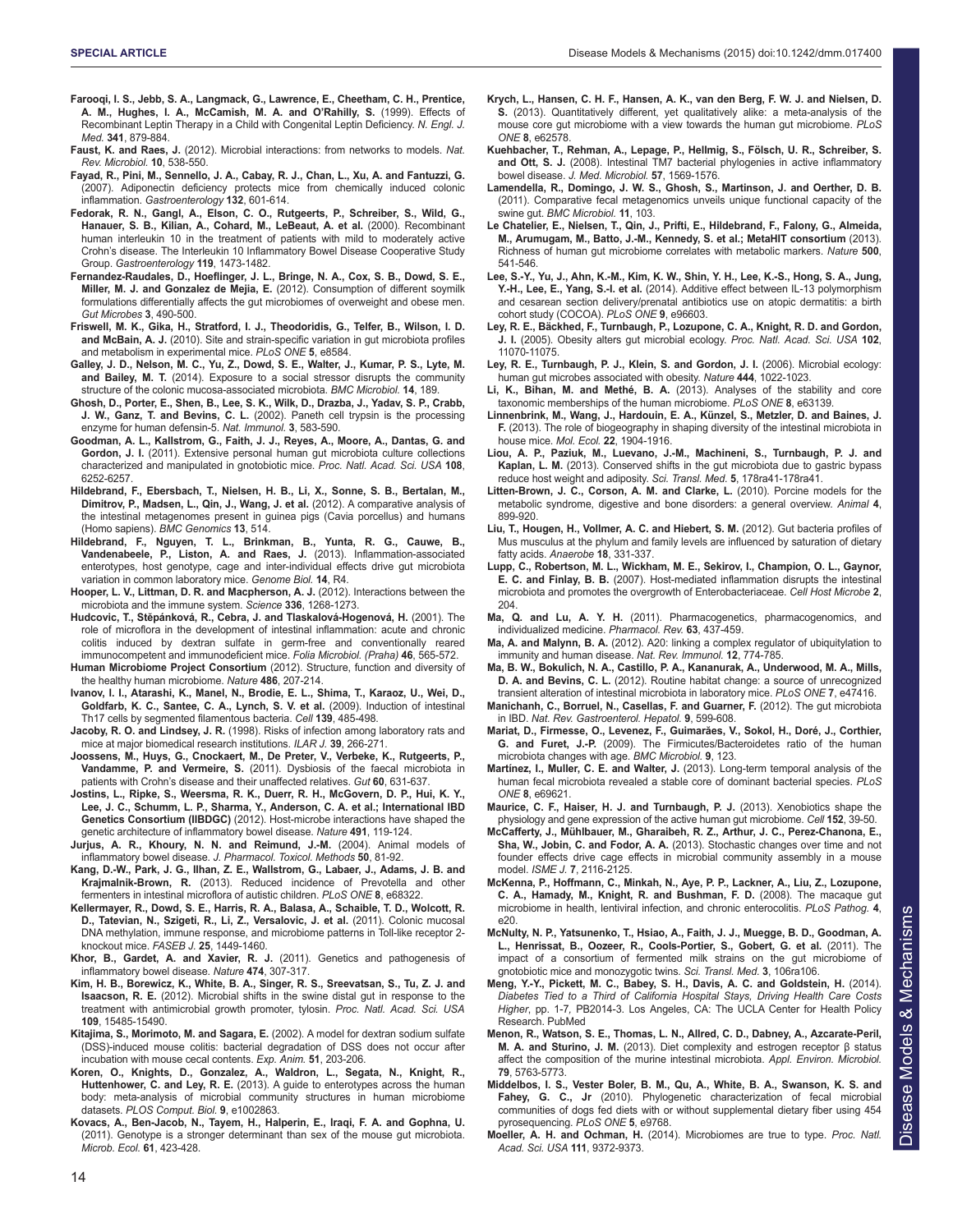- **Moeller, A. H., Degnan, P. H., Pusey, A. E., Wilson, M. L., Hahn, B. H. and Ochman, H.** (2012). Chimpanzees and humans harbour compositionally similar gut enterotypes. *Nat. Commun.* **3**, 1179.
- **Murphy, E. F., Cotter, P. D., Healy, S., Marques, T. M., O'Sullivan, O., Fouhy, F., Clarke, S. F., O'Toole, P. W., Quigley, E. M., Stanton, C. et al.** (2010). Composition and energy harvesting capacity of the gut microbiota: relationship to diet, obesity and time in mouse models. *Gut* **59**, 1635-1642.
- **Nagalingam, N. A., Kao, J. Y. and Young, V. B.** (2011). Microbial ecology of the murine gut associated with the development of dextran sodium sulfate-induced colitis. *Inflamm. Bowel Dis.* **17**, 917-926.
- **Nagy-Szakal, D., Ross, M. C., Dowd, S. E., Mir, S. A. V., Schaible, T. D., Petrosino, J. F. and Kellermayer, R.** (2012). Maternal micronutrients can modify colonic mucosal microbiota maturation in murine offspring. *Gut Microbes* **3**, 426-433.
- **Neeb, Z. P., Edwards, J. M., Alloosh, M., Long, X., Mokelke, E. A. and Sturek, M.** (2010). Metabolic syndrome and coronary artery disease in Ossabaw compared with Yucatan swine. *Comp. Med.* **60**, 300-315.
- **Nell, S., Suerbaum, S. and Josenhans, C.** (2010). The impact of the microbiota on the pathogenesis of IBD: lessons from mouse infection models. *Nat. Rev. Microbiol.* **8**, 564-577.
- **Nemoto, H., Kataoka, K., Ishikawa, H., Ikata, K., Arimochi, H., Iwasaki, T., Ohnishi, Y., Kuwahara, T. and Yasutomo, K.** (2012). Reduced diversity and imbalance of fecal microbiota in patients with ulcerative colitis. *Dig. Dis. Sci.* **57**, 2955-2964.
- **Neufeld, K.-A. M., Kang, N., Bienenstock, J. and Foster, J. A.** (2011). Effects of intestinal microbiota on anxiety-like behavior. *Commun. Integr. Biol.* **4**, 492-494.
- **Neyrinck, A. M., Possemiers, S., Druart, C., Van de Wiele, T., De Backer, F., Cani, P. D., Larondelle, Y. and Delzenne, N. M.** (2011). Prebiotic effects of wheat arabinoxylan related to the increase in bifidobacteria, Roseburia and Bacteroides/Prevotella in diet-induced obese mice. *PLoS ONE* **6**, e20944.
- **Nishihara, T., Matsuda, M., Araki, H., Oshima, K., Kihara, S., Funahashi, T. and Shimomura, I.** (2006). Effect of adiponectin on murine colitis induced by dextran sulfate sodium. *Gastroenterology* **131**, 853-861.
- **Ouellette, A. J. and Selsted, M. E.** (1996). Paneth cell defensins: endogenous peptide components of intestinal host defense. *FASEB J.* **10**, 1280-1289.
- **Parks, B. W., Nam, E., Org, E., Kostem, E., Norheim, F., Hui, S. T., Pan, C., Civelek, M., Rau, C. D., Bennett, B. J. et al.** (2013). Genetic control of obesity and gut microbiota composition in response to high-fat, high-sucrose diet in mice. *Cell Metab.* **17**, 141-152.
- **Pedersen, R., Ingerslev, H.-C., Sturek, M., Alloosh, M., Cirera, S., Christoffersen, B. Ø., Moesgaard, S. G., Larsen, N. and Boye, M.** (2013). Characterisation of gut microbiota in Ossabaw and Göttingen minipigs as models of obesity and metabolic syndrome. *PLoS ONE* **8**, e56612.
- **Peloquin, J. M. and Nguyen, D. D.** (2013). The microbiota and inflammatory bowel disease: insights from animal models. *Anaerobe* **24**, 102-106.
- **Pritchett-Corning, K. R., Cosentino, J. and Clifford, C. B.** (2009). Contemporary prevalence of infectious agents in laboratory mice and rats. *Lab. Anim.* **43**, 165-173.
- **Qin, J., Li, R., Raes, J., Arumugam, M., Burgdorf, K. S., Manichanh, C., Nielsen, T., Pons, N., Levenez, F., Yamada, T. et al.; MetaHIT Consortium** (2010). A human gut microbial gene catalogue established by metagenomic sequencing. *Nature* **464**, 59-65.
- **Qin, J., Li, Y., Cai, Z., Li, S., Zhu, J., Zhang, F., Liang, S., Zhang, W., Guan, Y., Shen, D. et al.** (2012). A metagenome-wide association study of gut microbiota in type 2 diabetes. *Nature* **490**, 55-60.
- **Riboulet-Bisson, E., Sturme, M. H. J., Jeffery, I. B., O'Donnell, M. M., Neville, B. A., Forde, B. M., Claesson, M. J., Harris, H., Gardiner, G. E., Casey, P. G. et al.** (2012). Effect of Lactobacillus salivarius bacteriocin Abp118 on the mouse and pig intestinal microbiota. *PLoS ONE* **7**, e31113.
- **Ridaura, V. K., Faith, J. J., Rey, F. E., Cheng, J., Duncan, A. E., Kau, A. L., Griffin, N. W., Lombard, V., Henrissat, B., Bain, J. R. et al.** (2013). Gut microbiota from twins discordant for obesity modulate metabolism in mice. *Science* **341**, 1241214.
- **Russell, S. L., Gold, M. J., Hartmann, M., Willing, B. P., Thorson, L., Wlodarska, M., Gill, N., Blanchet, M.-R., Mohn, W. W., McNagny, K. M. et al.** (2012). Early life antibiotic-driven changes in microbiota enhance susceptibility to allergic asthma. *EMBO Rep.* **13**, 440-447.
- **Schreiber, S., Fedorak, R. N., Nielsen, O. H., Wild, G., Williams, C. N., Nikolaus, S., Jacyna, M., Lashner, B. A., Gangl, A., Rutgeerts, P. et al.** (2000). Safety and efficacy of recombinant human interleukin 10 in chronic active Crohn's disease. *Gastroenterology* **119**, 1461-1472.
- **Schumann, S., Alpert, C., Engst, W., Loh, G. and Blaut, M.** (2012). Dextran sodium sulfate-induced inflammation alters the expression of proteins by intestinal Escherichia coli strains in a gnotobiotic mouse model. *Appl. Environ. Microbiol.* **78**, 1513-1522.
- **Schwiertz, A., Taras, D., Schäfer, K., Beijer, S., Bos, N. A., Donus, C. and Hardt, P. D.** (2010). Microbiota and SCFA in lean and overweight healthy subjects. *Obesity (Silver Spring)* **18**, 190-195.
- **Serino, M., Luche, E., Gres, S., Baylac, A., Bergé, M., Cenac, C., Waget, A., Klopp, P., Iacovoni, J., Klopp, C. et al.** (2012). Metabolic adaptation to a high-fat diet is associated with a change in the gut microbiota. *Gut* **61**, 543-553.
- **Smith, M. I., Yatsunenko, T., Manary, M. J., Trehan, I., Mkakosya, R., Cheng, J., Kau, A. L., Rich, S. S., Concannon, P., Mychaleckyj, J. C. et al.** (2013a). Gut microbiomes of Malawian twin pairs discordant for kwashiorkor. *Science* **339**, 548- 554.
- **Smith, H. F., Parker, W., Kotzé, S. H. and Laurin, M.** (2013b). Multiple independent appearances of the cecal appendix in mammalian evolution and an investigation of related ecological and anatomical factors. *C. R. Palevol* **12**, 339-354.

**Soave, O. and Brand, C. D.** (1991). Coprophagy in animals: a review. *Cornell Vet.* **81**, 357-364.

- **Sokol, H., Seksik, P., Rigottier-Gois, L., Lay, C., Lepage, P., Podglajen, I., Marteau, P. and Doré, J.** (2006). Specificities of the fecal microbiota in inflammatory bowel disease. *Inflamm. Bowel Dis.* **12**, 106-111.
- **Sokol, H., Pigneur, B., Watterlot, L., Lakhdari, O., Bermúdez-Humarán, L. G., Gratadoux, J.-J., Blugeon, S., Bridonneau, C., Furet, J.-P., Corthier, G. et al.** (2008). Faecalibacterium prausnitzii is an anti-inflammatory commensal bacterium identified by gut microbiota analysis of Crohn disease patients. *Proc. Natl. Acad. Sci. USA* **105**, 16731-16736.
- **Sokol, H., Seksik, P., Furet, J. P., Firmesse, O., Nion-Larmurier, I., Beaugerie, L., Cosnes, J., Corthier, G., Marteau, P. and Doré, J.** (2009). Low counts of Faecalibacterium prausnitzii in colitis microbiota. *Inflamm. Bowel Dis.* **15**, 1183-1189.
- **Spor, A., Koren, O. and Ley, R.** (2011). Unravelling the effects of the environment and host genotype on the gut microbiome. *Nat. Rev. Microbiol.* **9**, 279-290.
- **Suchodolski, J. S., Camacho, J. and Steiner, J. M.** (2008). Analysis of bacterial diversity in the canine duodenum, jejunum, ileum, and colon by comparative 16S rRNA gene analysis. *FEMS Microbiol. Ecol.* **66**, 567-578.
- **Suchodolski, J. S., Dowd, S. E., Westermarck, E., Steiner, J. M., Wolcott, R. D., Spillmann, T. and Harmoinen, J. A.** (2009). The effect of the macrolide antibiotic tylosin on microbial diversity in the canine small intestine as demonstrated by massive parallel 16S rRNA gene sequencing. *BMC Microbiol.* **9**, 210.
- **Swanson, K. S., Dowd, S. E., Suchodolski, J. S., Middelbos, I. S., Vester, B. M., Barry, K. A., Nelson, K. E., Torralba, M., Henrissat, B., Coutinho, P. M. et al.** (2011). Phylogenetic and gene-centric metagenomics of the canine intestinal microbiome reveals similarities with humans and mice. *ISME J.* **5**, 639-649.
- **Tap, J., Mondot, S., Levenez, F., Pelletier, E., Caron, C., Furet, J. P., Ugarte, E., Muñoz-Tamayo, R., Paslier, D. L., Nalin, R. et al.** (2009). Towards the human intestinal microbiota phylogenetic core. *Environ. Microbiol.* **11**, 2574-2584.
- **Taylor, N. S., Xu, S., Nambiar, P., Dewhirst, F. E. and Fox, J. G.** (2007). Enterohepatic Helicobacter species are prevalent in mice from commercial and academic institutions in Asia, Europe, and North America. *J. Clin. Microbiol.* **45**, 2166-2172.
- **Treuting, P. M. and Dintzis, S. M.** (2012). Lower Gastrointestinal Tract, In *Comparative Anatomy and Histology – a Mouse and Human Atlas*, 1st edn (ed. S. M. Dintzis, C. W. Frevert, H. D. Liggitt, K. S. Montine and P. M. Treuting), Chapter 12. Amsterdam: Elsevier Inc.
- **Turnbaugh, P. J., Ley, R. E., Mahowald, M. A., Magrini, V., Mardis, E. R. and Gordon, J. I.** (2006). An obesity-associated gut microbiome with increased capacity for energy harvest. *Nature* **444**, 1027-1031.
- **Turnbaugh, P. J., Hamady, M., Yatsunenko, T., Cantarel, B. L., Duncan, A., Ley, R. E., Sogin, M. L., Jones, W. J., Roe, B. A., Affourtit, J. P. et al.** (2009a). A core gut microbiome in obese and lean twins. *Nature* **457**, 480-484.
- **Turnbaugh, P. J., Ridaura, V. K., Faith, J. J., Rey, F. E., Knight, R. and Gordon, J. I.** (2009b). The effect of diet on the human gut microbiome: a metagenomic analysis in humanized gnotobiotic mice. *Sci. Transl. Med.* **1**, 6ra14.
- **Ubeda, C., Bucci, V., Caballero, S., Djukovic, A., Toussaint, N. C., Equinda, M., Lipuma, L., Ling, L., Gobourne, A., No, D. et al.** (2013). Intestinal microbiota containing Barnesiella species cures vancomycin-resistant Enterococcus faecium colonization. *Infect. Immun.* **81**, 965-973.
- **Uhlig, H. H. and Powrie, F.** (2009). Mouse models of intestinal inflammation as tools to understand the pathogenesis of inflammatory bowel disease. *Eur. J. Immunol.* **39**, 2021-2026.
- **Vaahtovuo, J., Munukka, E., Korkeamäki, M., Luukkainen, R. and Toivanen, P.** (2008). Fecal microbiota in early rheumatoid arthritis. *J. Rheumatol.* **35**, 1500-1505.
- **Velcich, A., Yang, W., Heyer, J., Fragale, A., Nicholas, C., Viani, S., Kucherlapati, R., Lipkin, M., Yang, K. and Augenlicht, L.** (2002). Colorectal cancer in mice genetically deficient in the mucin Muc2. *Science* **295**, 1726-1729.
- **Vereecke, L., Vieira-Silva, S., Billiet, T., van Es, J. H., Mc Guire, C., Slowicka, K., Sze, M., van den Born, M., De Hertogh, G., Clevers, H. et al.** (2014). A20 controls intestinal homeostasis through cell-specific activities. *Nat. Commun.* **5**, 5103.
- **Vigsnæs, L. K., Brynskov, J., Steenholdt, C., Wilcks, A. and Licht, T. R.** (2012). Gram-negative bacteria account for main differences between faecal microbiota from patients with ulcerative colitis and healthy controls. *Benef. Microbes* **3**, 287-297.
- **Walker, A. W., Sanderson, J. D., Churcher, C., Parkes, G. C., Hudspith, B. N., Rayment, N., Brostoff, J., Parkhill, J., Dougan, G. and Petrovska, L.** (2011). High-throughput clone library analysis of the mucosa-associated microbiota reveals dysbiosis and differences between inflamed and non-inflamed regions of the intestine in inflammatory bowel disease. *BMC Microbiol.* **11**, 7.
- **Wang, L., Christophersen, C. T., Sorich, M. J., Gerber, J. P., Angley, M. T. and Conlon, M. A.** (2013). Increased abundance of Sutterella spp. and Ruminococcus torques in feces of children with autism spectrum disorder. *Mol. Autism* **4**, 42.
- **Wang, J., Linnenbrink, M., Künzel, S., Fernandes, R., Nadeau, M.-J., Rosenstiel, P. and Baines, J. F.** (2014). Dietary history contributes to enterotype-like clustering and functional metagenomic content in the intestinal microbiome of wild mice. *Proc. Natl. Acad. Sci. USA* **111**, E2703-E2710.
- **Ward, N. L., Pieretti, A., Dowd, S. E., Cox, S. B. and Goldstein, A. M.** (2012). Intestinal aganglionosis is associated with early and sustained disruption of the colonic microbiome. *Neurogastroenterol. Motil.* **24**, 874-e400.
- **Werner, T., Wagner, S. J., Martínez, I., Walter, J., Chang, J.-S., Clavel, T., Kisling, S., Schuemann, K. and Haller, D.** (2011). Depletion of luminal iron alters the gut microbiota and prevents Crohn's disease-like ileitis. *Gut* **60**, 325-333.
- **Wirtz, S. and Neurath, M. F.** (2007). Mouse models of inflammatory bowel disease. *Adv. Drug Deliv. Rev.* **59**, 1073-1083.